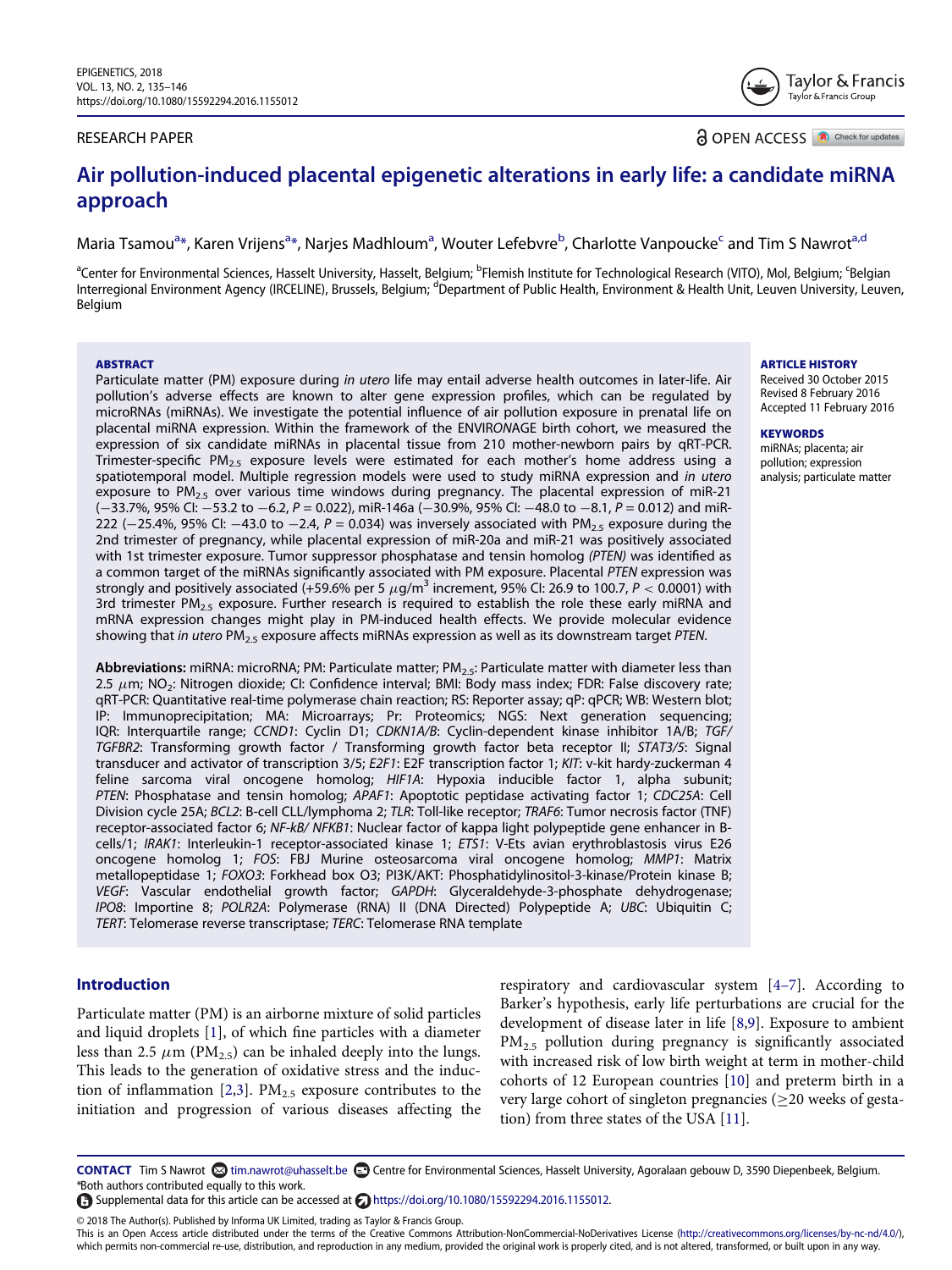<span id="page-1-3"></span><span id="page-1-2"></span><span id="page-1-0"></span>Prenatal PM exposure has been shown to affect placental weight [\[12\]](#page-10-8), function and morphology [[12](#page-10-8)[,13](#page-10-9)], and gene expression [[14](#page-10-10)[,15\]](#page-10-11). These processes affect fetal programming and could thereby increase the risk of disease later in life [\[16\]](#page-10-12).

<span id="page-1-5"></span><span id="page-1-4"></span>MicroRNAs (miRNAs) are single-stranded small non-coding RNAs of approximately 22 nucleotides that play a key role in the regulation of gene expression at the posttranscriptional level in many cellular processes, including proliferation and apoptosis, which could lead to diseases such as cancer [\[17](#page-10-13)–21]. Notably, miRNAs are able to regulate up to 30% of the human genome [\[22\]](#page-10-14), where one single miRNA can affect the expression of hundreds of genes, whereas one gene can be targeted by many miRNAs [\[23\]](#page-10-15).

<span id="page-1-9"></span><span id="page-1-8"></span><span id="page-1-7"></span><span id="page-1-6"></span>In healthy adults, the blood-leukocyte expression of miR-146a and miR-222 was found inversely associated with air pollution exposure [[24](#page-10-16)], while miR-21 and miR-222 expression was significantly increased in steel plant workers after exposure to metal-rich PM [\[25\]](#page-10-17). Inhalation of ozone was shown to disrupt miRNA expression profiles in human induced-sputum samples and network analysis of the 10 miRNAs with significantly increased expression levels revealed an association with diverse biological processes, including inflammatory and immune response signaling [[26](#page-10-18)].

<span id="page-1-11"></span><span id="page-1-10"></span>Interestingly, exposure to environmental agents induces altered miRNA expression patterns both in placental cell lines [\[27\]](#page-10-19) and cord blood [[28\]](#page-10-20), which could potentially contribute to adverse fetal development and health outcomes later in life. Maccani et al. [[29](#page-10-21)] showed that maternal smoking during pregnancy was inversely associated with placental expression of miR-16, miR-21 and miR-146a. Therefore, placenta could be used as an appropriate target organ to assess the impact of air pollution on miRNA expression in the early-life environment.

<span id="page-1-15"></span><span id="page-1-14"></span><span id="page-1-13"></span>To date, the potential modulation of placental miRNA expression in association with prenatal exposure to air pollution has not been investigated. For this purpose, six candidate miR-NAs, namely miR-16, -20a, -21, -34a, -146a and -222, related to important cellular processes [[30](#page-10-22)] were selected, based on a systematic review [\[31](#page-10-23)]. miR-16 and miR-21 are involved in cell cycle, proliferation, and apoptosis [\[29](#page-10-21)[,32](#page-10-24)–37]. miR-146a has been described as a regulator of inflammation [\[29,](#page-10-21)[38](#page-11-0)]. miR-20a, miR-34a, and miR-222 function in angiogenesis [\[39](#page-11-1)–42]. Maternal exposure to air pollution has been suggested to adversely affect pregnancy by inducing oxidative stress and inflammation [\[5\]](#page-10-25), which may result in impaired placental angiogenesis [\[12](#page-10-8)].

<span id="page-1-16"></span><span id="page-1-12"></span><span id="page-1-1"></span>In the current study, we investigate whether in utero exposure to particulate matter and nitrogen dioxide during different periods of gestation is associated with placental expression of six candidate miRNAs. We hypothesize that in utero PM exposure might induce epigenetic alterations at the placental miRNA level. To assess whether any miRNA expression alterations could have a functional effect, we also measured expression of a downstream mRNA target.

# Results

# Characteristics of the study population and air pollution exposure

In the present study, 210 mother-newborns pairs with a mean age of 29.5 years  $(\pm 4.3)$  and mean pre-gestational BMI of

Table 1. Characteristics of mother-newborn pairs.

|                                        | Mean $\pm$ SD / Frequency (%) |                         |  |
|----------------------------------------|-------------------------------|-------------------------|--|
|                                        | Original study                | <b>Validation study</b> |  |
| Characteristics                        | $(n = 210)$                   | $(n = 181)$             |  |
| Maternal                               |                               |                         |  |
| Age, years                             | $29.5 \pm 4.3$                | $29.4 \pm 4.2$          |  |
| Pre-gestational BMI, kg/m <sup>2</sup> | 24.1 $\pm$ 4.8                | $24.3 \pm 5.0$          |  |
| Smoking status                         |                               |                         |  |
| Never-smoker                           | 147 (70.0)                    | 129 (71.3)              |  |
| Past-smoker                            | 32 (15.2)                     | 27 (14.9)               |  |
| Current-smoker                         | 31 (14.8)                     | 25 (13.8)               |  |
| Parity                                 |                               |                         |  |
| 1                                      | 106 (50.5)                    | 89 (49.2)               |  |
| $\overline{2}$                         | 84 (40.0)                     | 74 (40.9)               |  |
| >3                                     | 20(9.5)                       | 18 (9.9)                |  |
| Education                              |                               |                         |  |
| Low                                    | 23 (10.9)                     | 20(11.1)                |  |
| Middle                                 | 69 (32.9)                     | 59 (32.6)               |  |
| High                                   | 118 (56.2)                    | 102 (56.3)              |  |
| Newborn                                |                               |                         |  |
| Gender                                 |                               |                         |  |
| Female                                 | 115 (54.8)                    | 102(56.3)               |  |
| Gestational age, weeks                 | $39.2 \pm 1.3$                | $39.1 \pm 1.3$          |  |
| Birth weight, g                        | $3,395 \pm 427$               | $3,384 \pm 429$         |  |
| Ethnicity                              |                               |                         |  |
| European-Caucasian                     | 190 (90.5)                    | 163 (90.1)              |  |
| Non-European                           | 20 (9.5)                      | 18 (9.9)                |  |
| Other                                  |                               |                         |  |
| Apparent Temperature, °C               |                               |                         |  |
| Third trimester (quartiles)            |                               |                         |  |
| < 01                                   | 53 (25.2)                     | 46 (25.4)               |  |
| $\ge$ Q1 and $<$ Q2                    | 52 (27.8)                     | 45 (24.9)               |  |
| $\ge$ Q2 and $<$ Q3                    | 52 (27.8)                     | 44 (24.3)               |  |
| $\geq$ Q3                              | 53 (25.2)                     | 46 (25.4)               |  |
| Seasonality (at conception)            |                               |                         |  |
| Winter                                 | 57 (27.1)                     | 53 (29.3)               |  |
| Spring                                 | 50 (23.8)                     | 38 (21.0)               |  |
| Summer                                 | 61(29.1)                      | 55 (30.4)               |  |
| Fall                                   | 42 (20.0)                     | 35 (19.3)               |  |

24.1 kg/m<sup>2</sup> ( $\pm$ 4.8) were included. As shown in [Table 1](#page-1-0), 70% of women never smoked, 14.8% smoked during pregnancy (current-smokers), and the remaining 15.2% quit smoking at the start of pregnancy (past-smokers). For approximately half of the mothers, the newborn was their first child, and 56.2% of the mothers were highly educated. One hundred and fifteen (54.8%) newborns were girls, had a mean gestational age of 39.2 weeks  $(\pm 1.3)$ , and an average birth weight of 3,395 g  $(\pm 427)$ ; 190 (90.5%) of the newborns had European-Caucasian ethnicity. The frequencies of conception of pregnancies were approximately equally distributed into the four seasons, with the highest rate (29.1%) observed in summer. The average apparent temperature during the 3rd trimester of pregnancy was divided into quartiles of the distribution.

The mean outdoor exposures to  $PM<sub>2.5</sub>$  and  $NO<sub>2</sub>$  averaged for each of the three trimesters of pregnancy are presented in [Table 2](#page-2-0).

### Association of miRNAs with exposure to air pollution

[Figure 1](#page-2-1) shows the change in placental miRNA expression in association with exposure across the three trimesters of pregnancy for  $PM_{2.5}$  and  $NO_2$ .

PM2.5 exposure during the 2nd trimester of gestation was most significantly associated with miRNA expression changes. Placental miR-16 ( $-24.7\%$ , 95% CI:  $-44.4$  to 2.1,  $P = 0.069$ ), miR-20a ( $-26.0\%$ , 95% CI:  $-45.2$  to 0.0,  $P = 0.052$ ), miR-21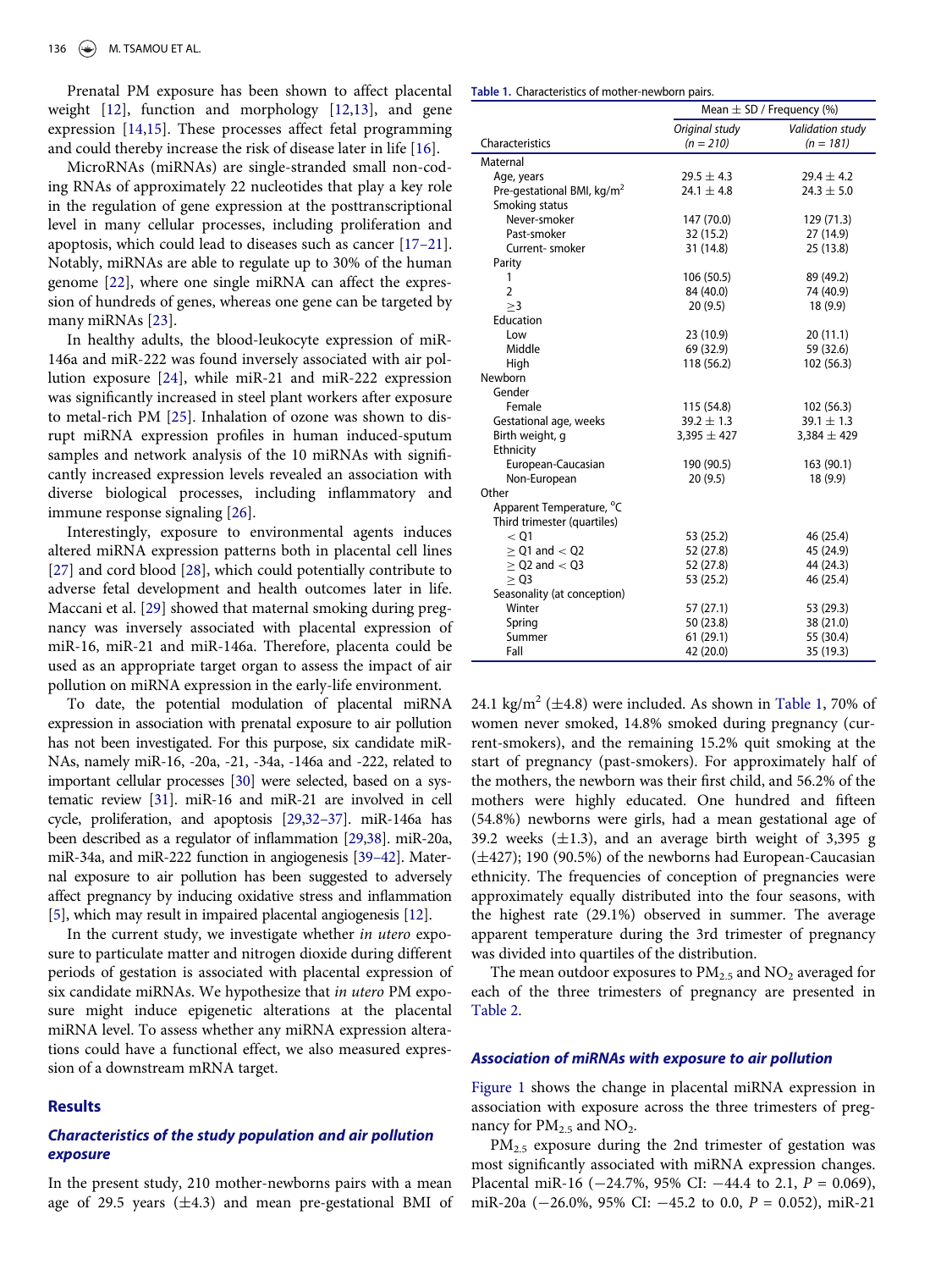<span id="page-2-0"></span>Table 2. Characteristics of particulate air pollution exposure. Averaged for each mother-newborn pair during the different time windows during pregnancy.

|                                          |                  |       | 10th       | 90th       |
|------------------------------------------|------------------|-------|------------|------------|
| Air pollutant ( $\mu$ q/m <sup>3</sup> ) | Mean $+$ SD      | ior   | Percentile | Percentile |
| Original study ( $n = 210$ )             |                  |       |            |            |
| $PM_{25}$                                |                  |       |            |            |
| Trimester $1(1-13 w)$                    | $15.99 \pm 5.29$ | 8.08  | 10.22      | 24.65      |
| Trimester 2 (14-26 w)                    | $16.38 \pm 5.06$ | 8.19  | 10.39      | 23.00      |
| Trimester 3 (27-delivery)                | $16.74 \pm 5.82$ | 9.43  | 10.07      | 25.54      |
| NO <sub>2</sub>                          |                  |       |            |            |
| Trimester $1(1-13 w)$                    | $19.97 + 5.86$   | 9.09  | 12.74      | 28.06      |
| Trimester 2 (14-26 w)                    | $20.69 \pm 6.04$ | 7.95  | 12.98      | 29.10      |
| Trimester 3 (27-delivery)                | $20.91 \pm 6.46$ | 8.49  | 12.74      | 29.35      |
| Validation study ( $n = 181$ )           |                  |       |            |            |
| $PM_{25}$                                |                  |       |            |            |
| Trimester $1(1-13 w)$                    | $16.12 + 5.32$   | 8.13  | 10.28      | 24.87      |
| Trimester 2 (14-26 w)                    | $16.49 \pm 5.07$ | 8.33  | 10.59      | 23.04      |
| Trimester 3 (27-delivery)                | $16.93 \pm 5.98$ | 10.07 | 10.08      | 25.77      |
| NO <sub>2</sub>                          |                  |       |            |            |
| Trimester $1(1-13 w)$                    | $20.18 \pm 5.85$ | 9.23  | 12.79      | 28.09      |
| Trimester 2 (14-26 w)                    | $20.85 \pm 6.24$ | 8.60  | 13.01      | 29.72      |
| Trimester 3 (27-delivery)                | $20.99 \pm 6.64$ | 8.28  | 12.69      | 29.84      |

 $(-33.7\%, 95\% \text{ CI: } -53.2 \text{ to } -6.2, P = 0.022)$ , miR-146a  $(-30.9\%, 95\% \text{ CI: } -48.0 \text{ to } -8.1, P = 0.012)$ , and miR-222  $(-25.4\%, 95\% \text{ CI: } -43.0 \text{ to } -2.4, P = 0.034)$  expression were inversely associated with  $PM_{2.5}$  exposure during the 2nd trimester of pregnancy. Additionally, miR-146a expression was inversely associated  $(-21.8\%, 95\% \text{ CI: } -39.7 \text{ to } 1.5, P = 0.066)$ with 3rd trimester exposure. We found positive associations between 1st trimester particulate air pollution exposure and placental expression of miR-20a (+70.9%, 95% CI: 16.7 to 150.3, P = 0.007) and miR-21 (+73.7%, 95% CI: 11.7 to 170.1,  $P = 0.015$ ). All estimates were calculated for an increase in PM<sub>2.5</sub> exposure of 5  $\mu$ g/m<sup>3</sup>.

We obtained similar findings for  $NO<sub>2</sub>$  exposure, miR-20a  $(-26.2\%, 95\% \text{ CI:} -46.0 \text{ to } 0.9, P = 0.058), \text{ mi}R-21$  $(-31.3\%, 95\% \text{ CI: } -51.9 \text{ to } -1.6, P = 0.042)$ , and miR-146a  $(-23.8\%, 95\% \text{ CI: } -43.3 \text{ to } 2.3, P = 0.072)$  were inversely associated with  $NO<sub>2</sub>$  exposure during the 2nd trimester, while a positive association was observed for the placental expression of miR-21 (+41.4%, 95% CI:  $-3.4$  to 106.9,  $P = 0.076$ ) at term with NO<sub>2</sub> exposure during the 1st trimester of pregnancy. Estimates were calculated for an increase in  $NO<sub>2</sub>$  exposure of 5  $\mu$ g/m<sup>3</sup>.

## miRNA target prediction and pathway analysis

A list with putative predicted targets compiled from mirTar-Base and DIANA-TarBase with all relevant information about their function and methods used for target validation is provided in [Table 3.](#page-3-0)

Pathway analysis was performed in MetaCore<sup>TM</sup> by uploading top 15 experimentally validated miRNA targets of miR-20a, miR-21, miR-146a, and miR-222; the 5 most significant enriched pathways for each set of miRNA targets are indicated in [Table 4](#page-5-0). Within the top significant identified pathways we identified cell cycle- and cancer-related pathways from the putative targets of miR-20a, apoptosis- and cancer-related pathways for miR-21, immune-related pathways for miR-146a, and hematopoiesis-, cell cycle- and immune-related pathways for miR-222.

The common putative pathways regulated by the top predicted targets  $(n = 15)$  of the significant associated miRNAs

<span id="page-2-1"></span>

Figure 1. Associations of relative miRNA expression with in utero exposure to air pollution. Associations are presented as percentage changes in relative miRNA (miR-16, miR-20a, miR-21, miR-34a, miR-146a, and miR-222) expression across the three trimesters of pregnancy, for each 5  $\mu$ g/m<sup>3</sup> increase in PM<sub>2.5</sub> exposure (black square) and in NO<sub>2</sub> exposure (grey triangle). Estimates were adjusted for newborn's gender, gestational age (weeks) and ethnicity (European, non-European), maternal age (years), pre-gestational BMI (kg/m<sup>2</sup>), smoking status (never-, past- or current-smoker), educational status (low, middle or high), parity (1, 2, or  $\geq$ 3), seasonality at conception and apparent temperature (during the third trimester). Asterisk (\*) indicates statistically significant ( $P < 0.05$ ).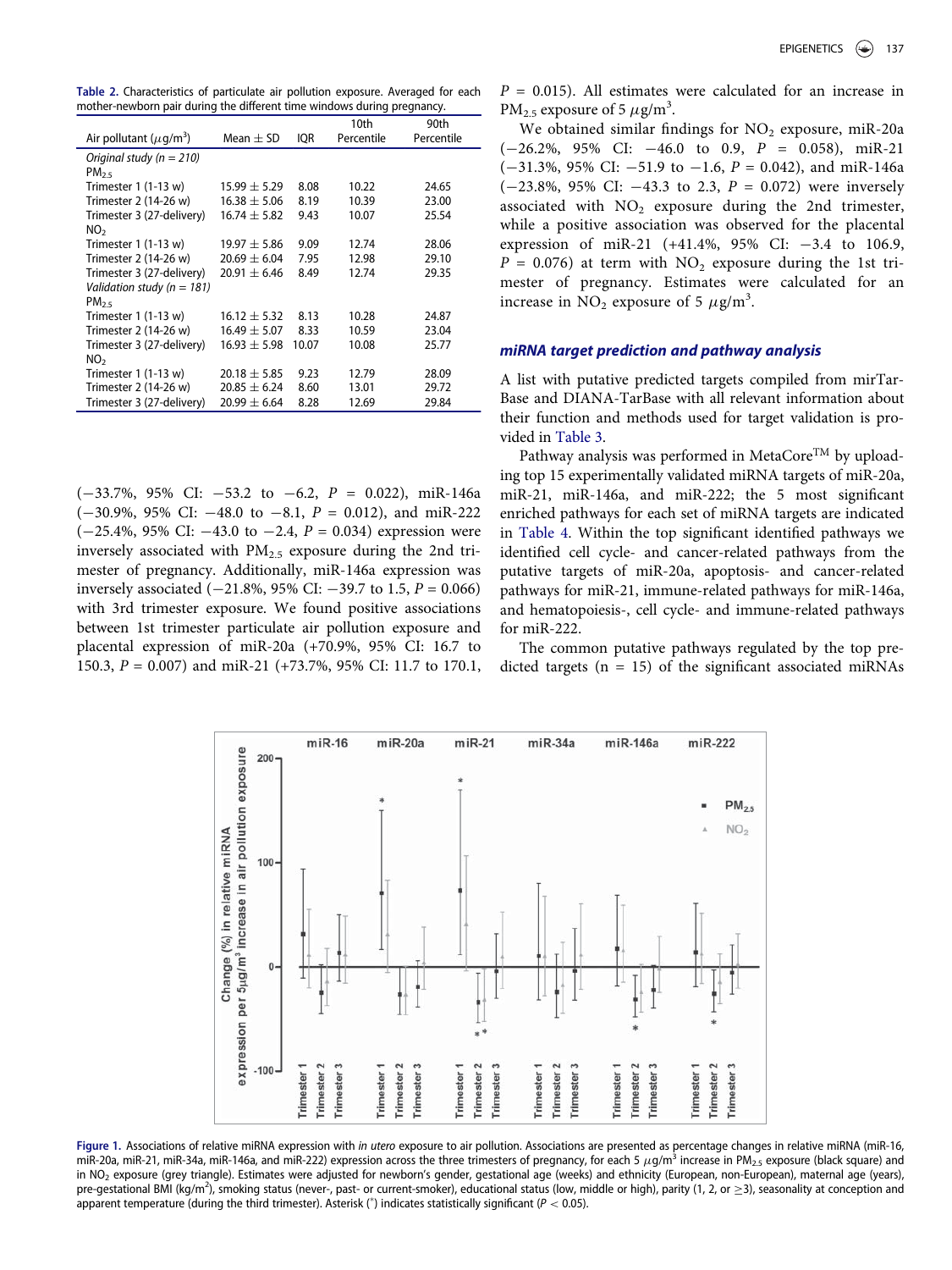|           | Target                   |                                                                             |                                                                                                           |                                                                                                                    |
|-----------|--------------------------|-----------------------------------------------------------------------------|-----------------------------------------------------------------------------------------------------------|--------------------------------------------------------------------------------------------------------------------|
| miRNAs    | mRNAs                    | Description                                                                 | Function                                                                                                  | Validated methods                                                                                                  |
| miR-16    | CCNE1                    | Cyclin E1                                                                   | Cell cycle                                                                                                | RS, WB, qP, NGS <sup>[b]</sup> , MA <sup>[a,b]</sup> , IP <sup>[a]</sup>                                           |
|           | BCL <sub>2</sub>         | B-cell CLL/lymphoma 2                                                       | Apoptosis                                                                                                 | RS, WB, qP, MA, NGS <sup>[b]</sup> , IP <sup>[a]</sup>                                                             |
|           | ARL <sub>2</sub>         | ADP-ribosylation factor-like 2                                              | Cell cycle                                                                                                | RS, WB, qP <sup>[b]</sup> , MA <sup>[a,b]</sup> , IP <sup>[a]</sup>                                                |
|           | HMGA1                    | High mobility group AT-hook 1                                               | Controls many cellular processes                                                                          | RS, WB, qP, NGS <sup>[b]</sup> , IP <sup>[a]</sup>                                                                 |
|           | CDK6                     | Cyclin-dependent kinase 6                                                   | Cell cycle                                                                                                | RS, WB, qP, NGS <sup>[b]</sup> , IP <sup>[a]</sup>                                                                 |
|           | CCND1                    | Cyclin D1                                                                   | Cell cycle                                                                                                | RS, WB, qP, NGS <sup>[b]</sup> , IP <sup>[a]</sup>                                                                 |
|           | CCND3                    | Cyclin D3                                                                   | Cell cycle                                                                                                | RS, WB, qP[b], IP[a]                                                                                               |
|           | <b>CHUK</b>              | Conserved Helix-Loop-Helix Ubiquitous Kinase                                | NF-kappa-B signaling pathway                                                                              | RS <sup>[b]</sup> , WB, qP <sup>[a,b]</sup> , IP <sup>[a]</sup>                                                    |
|           | <b>RECK</b>              | Reversion-Inducing-Cysteine-Rich Protein With<br>Kazal Motifs               | Suppressor of tumorigenicity                                                                              | RS, WB, qP, NGS <sup>[b]</sup> , IP <sup>[a]</sup>                                                                 |
|           | CAPRIN1                  | Cell cycle associated protein 1                                             | Synaptic plasticity in neurons & cell proliferation                                                       | RS, WB, qP[b], IP[a]                                                                                               |
|           | PPM1D                    | Protein phosphatase, Mg <sup>+2</sup> /Mn <sup>+2</sup> dependent, 1D       | Cell cycle                                                                                                | RS, WB, qP[b], IP[a]                                                                                               |
|           | HMGA2                    | High Mobility Group AT-Hook 2                                               | Cell cycle                                                                                                | RS, WB, qP[b], IP[a]                                                                                               |
|           | FGFR1                    | Fibroblast Growth Factor Receptor 1                                         | Controls many cellular processes                                                                          | RS, WB, qP[b], IP[a]                                                                                               |
|           | <b>ZYX</b>               | Zyxin                                                                       | Signal transduction                                                                                       | RS, WB, qP[b], IP[a]                                                                                               |
|           | <b>VEGFA</b>             | Vascular endothelial growth factor A                                        | Angiogenesis & endothelial cell growth                                                                    | RS, WB, qP <sup>[a,b]</sup> , NGS <sup>[b]</sup>                                                                   |
| miR-20a   | TGFBR2                   | Transforming growth factor, beta receptor II                                | Controls many cellular processes                                                                          | RS <sup>[a,b]</sup> , WB, qP, MA,NGS <sup>[b]</sup> , IP <sup>[a]</sup>                                            |
|           | E2F1                     | E2F transcription factor 1                                                  | Cell cycle & DNA replication                                                                              | RS, WB, qP, MA, NGS <sup>[b]</sup> , IP <sup>[a]</sup>                                                             |
|           | CDKN1A                   | Cyclin-Dependent Kinase Inhibitor 1A                                        | Cell cycle                                                                                                | RS, WB, qP <sup>[a,b]</sup> , NGS <sup>[b]</sup> , IP <sup>[a]</sup>                                               |
|           | STAT3                    | Signal Transducer And Activator Of Transcription JAK-STAT signaling cascade |                                                                                                           | RS, WB, qP, MA, NGS <sup>[b]</sup> , IP <sup>[a]</sup>                                                             |
|           |                          | 3 (Acute-Phase Response Factor)                                             |                                                                                                           |                                                                                                                    |
|           | LIMK1                    | LIM Domain Kinase 1                                                         | Regulation of actin filament dynamics & signal                                                            | RS, WB, qP, MA <sup>[b]</sup> , IP <sup>[a]</sup>                                                                  |
|           |                          |                                                                             | transduction                                                                                              |                                                                                                                    |
|           | DUSP <sub>2</sub>        | Dual Specificity Phosphatase 2                                              | Regulates mitogenic signal transduction                                                                   | RS, WB, qP, NGS <sup>[b]</sup> , IP <sup>[a]</sup>                                                                 |
|           | BMPR2                    | Bone morphogenetic protein receptor, type II                                | Endochondral bone formation & embryogenesis                                                               | RS, WB, qP, NGS <sup>[b]</sup> , IP <sup>[a]</sup>                                                                 |
|           |                          | (serine/threonine kinase)                                                   |                                                                                                           |                                                                                                                    |
|           | APP                      | Amyloid beta (A4) precursor protein                                         |                                                                                                           | RS, WB, qP[b], IP[a]                                                                                               |
|           |                          |                                                                             | Neurite growth, neuronal adhesion & axonogenesis                                                          | RS, WB, qP[b], IP[a]                                                                                               |
|           | RUNX1                    | Runt-related transcription factor 1                                         | Development of normal hematopoiesis                                                                       | RS, WB, qP[b], IP[a]                                                                                               |
|           | MAP3K5                   | Mitogen-Activated Protein Kinase Kinase Kinase                              | In cascades of cellular responses                                                                         |                                                                                                                    |
|           |                          | 5                                                                           |                                                                                                           |                                                                                                                    |
|           | HIF1A                    | Hypoxia Inducible Factor 1, Alpha Subunit                                   | Energy metabolism, angiogenesis, apoptosis                                                                | RS, WB, qP, NGS <sup>[b]</sup>                                                                                     |
|           | BNIP <sub>2</sub>        | BCL2/adenovirus E1B 19kDa interacting protein                               | Suppression of cell death                                                                                 | WB, qP, NGS <sup>[b]</sup> , IP <sup>[a]</sup>                                                                     |
|           |                          | 2                                                                           |                                                                                                           | RS <sup>[a,b]</sup> , WB, qP, NGS <sup>[b]</sup>                                                                   |
|           | CCND1                    | Cyclin D1                                                                   | Cell cycle                                                                                                | RS <sup>[a,b]</sup> , WB, qP, NGS <sup>[b]</sup>                                                                   |
|           | <b>PTEN</b>              | Phosphatase and tensin homolog                                              | Tumor suppressor                                                                                          |                                                                                                                    |
|           | KIT                      | v-kit Hardy-Zuckerman 4 feline sarcoma viral                                | Proto-oncogene                                                                                            | RS, WB, qP, MA <sup>[b]</sup>                                                                                      |
|           |                          | oncogene homolog                                                            |                                                                                                           |                                                                                                                    |
| $miR-21$  | BTG2                     | BTG family, member 2                                                        | Cell cycle                                                                                                | RS, WB, qP, MA, NGS <sup>[b]</sup> , IP <sup>[a]</sup>                                                             |
|           | PDCD4                    | Programmed cell death 4 (neoplastic                                         | Inhibits translation initiation                                                                           | RS, WB, qP, MA, NGS <sup>[b]</sup> , IP <sup>[a]</sup>                                                             |
|           |                          | transformation inhibitor)                                                   |                                                                                                           |                                                                                                                    |
|           | TGFBR2                   | Transforming growth factor, beta receptor II                                | Controls many cellular responses                                                                          | RS, WB, qP, MA <sup>[a,b]</sup> , IP <sup>[a]</sup>                                                                |
|           | <b>NFIB</b>              | Nuclear Factor I/B                                                          | Transcription & replication                                                                               | RS, WB, $qP^{[b]}$ , IP, MA <sup>[a]</sup><br>RS, qP, NGS <sup>[b]</sup> , MA <sup>[a,b]</sup> , IP <sup>[a]</sup> |
|           | CDC25A                   | Cell Division Cycle 25A                                                     | Cell cycle                                                                                                |                                                                                                                    |
|           | RASGRP1                  | RAS quanyl releasing protein 1 (calcium and                                 | Regulates T- & B-cells development                                                                        | RS, WB, qP, NGS <sup>[b]</sup> , MA <sup>[a,b]</sup>                                                               |
|           |                          | DAG-regulated)                                                              |                                                                                                           |                                                                                                                    |
|           | JAG1                     | Jagged 1                                                                    | Notch signaling- in cell-fate during hematopoiesis, in<br>early & late stages of mammalian cardiovascular | RS, WB, NGS <sup>[b]</sup> , IP <sup>[a]</sup>                                                                     |
|           |                          |                                                                             | development                                                                                               |                                                                                                                    |
|           | APAF1                    | Apoptotic peptidase activating factor 1                                     | <b>Activation of CASP3</b>                                                                                | RS, WB, qP <sup>[b]</sup> , MA <sup>[a,b]</sup>                                                                    |
|           | TIMP3                    | TIMP metallopeptidase inhibitor 3                                           | Inhibits matrix metalloproteinases                                                                        | RS, WB, qP, MA <sup>[a,b]</sup>                                                                                    |
|           | SOX5                     | SRY (sex determining region Y)-box 5                                        | Transcription factor-embryonic development & cell                                                         | RS, WB, qP, MA <sup>[b]</sup>                                                                                      |
|           | <b>RECK</b>              | Reversion-inducing-cysteine-rich protein with                               | fate<br>Tumor invasion and metastasis                                                                     | RS, WB, qP, MA <sup>[a,b]</sup>                                                                                    |
|           |                          | kazal motifs                                                                |                                                                                                           |                                                                                                                    |
|           | <b>PTEN</b>              | Phosphatase and tensin homolog                                              | Tumor suppressor                                                                                          | RS, WB, qP, MA <sup>[a,b]</sup>                                                                                    |
|           | TPM1                     | Tropomyosin 1 (alpha)                                                       | $Ca^{+2}$ dependent regulation of striated muscle<br>contraction                                          | RS, WB, qP, MA <sup>[b]</sup>                                                                                      |
|           | BCL <sub>2</sub>         | B-cell CLL/lymphoma 2                                                       | Apoptosis                                                                                                 | RS, WB, qP, NGS[b]                                                                                                 |
|           |                          |                                                                             |                                                                                                           | RS, WB, qP[b]                                                                                                      |
| $miR-34a$ | E <sub>2F1</sub><br>CDK6 | E2F transcription factor 1<br>Cyclin-dependent kinase 6                     | Cell cycle & DNA replication<br>Cell cycle                                                                | RS, WB, qP, MA <sup>[a,b]</sup> , NGS <sup>[b]</sup> , IP <sup>[a]</sup>                                           |
|           |                          |                                                                             |                                                                                                           | RS, WB, qP, NGS <sup>[b]</sup> , MA <sup>[a,b]</sup> , IP <sup>[a]</sup>                                           |
|           | CCNE2                    | Cyclin E2                                                                   | Cell cycle                                                                                                | RS, NGS <sup>[b]</sup> , WB, qP, MA <sup>[a,b]</sup> , IP <sup>[a]</sup>                                           |
|           | E <sub>2F3</sub>         | E2F transcription factor 3                                                  | Cell cycle & DNA replication                                                                              | RS, WB, qP <sup>[a,b]</sup> , MA <sup>[b]</sup> , IP <sup>[a]</sup>                                                |
|           | CDK4                     | Cyclin-dependent kinase 4                                                   | Cell cycle                                                                                                | RS, WB, qP <sup>[a,b]</sup> , MA <sup>[b]</sup> , IP <sup>[a]</sup>                                                |
|           | NOTCH <sub>1</sub>       | Notch 1                                                                     | Variety of developmental processes by controlling cell                                                    |                                                                                                                    |
|           |                          |                                                                             | fate decisions- development                                                                               | RS, WB, qP, MA <sup>[a,b]</sup> , IP <sup>[a]</sup>                                                                |
|           | NOTCH <sub>2</sub>       | Notch 2                                                                     | Variety of developmental processes by controlling cell                                                    |                                                                                                                    |
|           | <b>MYC</b>               |                                                                             | fate decisions- development<br>Cell cycle, apoptosis & cellular transformation                            | RS, WB, qP, MA, NGS <sup>[b]</sup>                                                                                 |
|           |                          | v-myc avian myelocytomatosis viral oncogene<br>homolog                      |                                                                                                           |                                                                                                                    |
|           | JAG1                     | Jagged 1                                                                    | Notch signaling- in cell-fate during hematopoiesis, in<br>early & late stages of mammalian cardiovascular | RS, WB, qP <sup>[a,b]</sup> , MA <sup>[b]</sup>                                                                    |

development

<span id="page-3-0"></span>

| Table 3. In silico putative mRNA targets for placental miRNAs under study. For each miRNA, the mRNA targets ( $n = 15$ ), description, function and the experimentally vali- |  |
|------------------------------------------------------------------------------------------------------------------------------------------------------------------------------|--|
| dated methods are indicated.                                                                                                                                                 |  |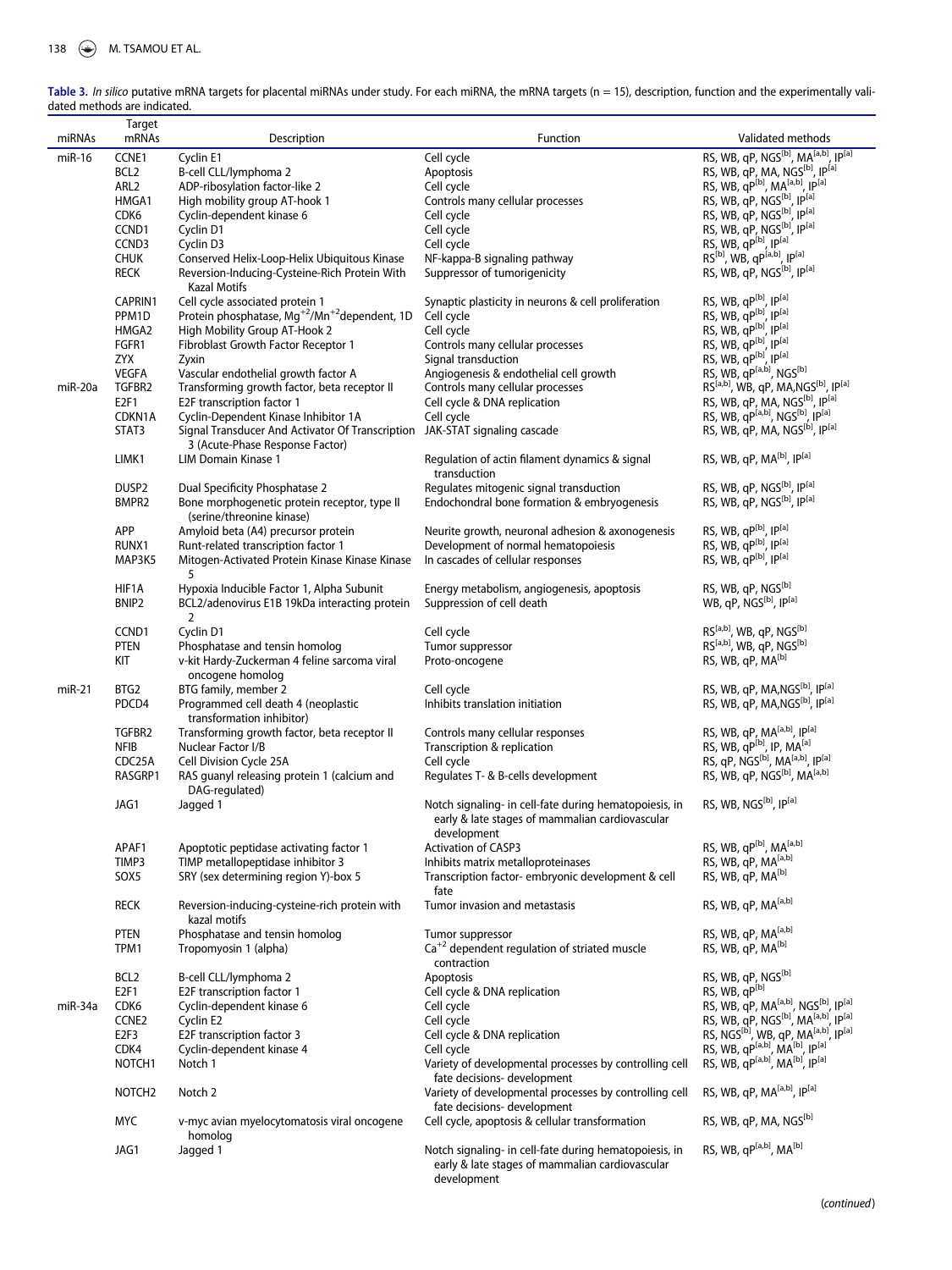Table 3. (Continued )

| miRNAs   | <b>Target</b><br>mRNAs | Description                                                                        | Function                                                                                                | Validated methods                                                        |
|----------|------------------------|------------------------------------------------------------------------------------|---------------------------------------------------------------------------------------------------------|--------------------------------------------------------------------------|
|          |                        |                                                                                    |                                                                                                         |                                                                          |
|          | CCND1                  | Cyclin D1                                                                          | Cell cycle                                                                                              | RS, NGS <sup>[b]</sup> , WB, qP <sup>[a,b]</sup> ,                       |
|          | BCL <sub>2</sub>       | B-cell CLL/lymphoma 2                                                              | Apoptosis                                                                                               | RS, WB, qP <sup>[a,b]</sup> , MA <sup>[b]</sup>                          |
|          | <b>MYB</b>             | V-Myb Avian Myeloblastosis Viral Oncogene                                          | Hematopoiesis & tumorigenesis                                                                           | RS, MA <sup>[a,b]</sup> , WB, qP <sup>[b]</sup>                          |
|          |                        | Homolog                                                                            |                                                                                                         | RS, WB, qP <sup>[a,b]</sup> , MA <sup>[a]</sup>                          |
|          | SIRT1                  | Sirtuin 1                                                                          | Coordination of several separated cellular functions                                                    |                                                                          |
|          | HNF4A                  |                                                                                    | such as cell cycle,                                                                                     | RS, WB, MA <sup>[a,b]</sup> , qP <sup>[b]</sup>                          |
|          | <b>MET</b>             | Hepatocyte nuclear factor 4, alpha<br>MET Proto-Oncogene, Receptor Tyrosine Kinase | Development of<br>Controls many cellular processes                                                      | RS <sup>[b]</sup> , WB, qP, MA <sup>[a,b]</sup>                          |
|          | <b>MYCN</b>            | V-Myc Avian Myelocytomatosis Viral Oncogene                                        | <b>Transcription factor</b>                                                                             | RS, WB, qP, MA <sup>[b]</sup>                                            |
|          |                        | Neuroblastoma Derived Homolog                                                      |                                                                                                         |                                                                          |
| miR-146a | IRAK1                  | Interleukin-1 Receptor-Associated Kinase 1                                         | Innate immune response                                                                                  | RS, qP, MA <sup>[b]</sup> , WB <sup>[a,b]</sup> , IP <sup>[a]</sup>      |
|          | PTGS2                  | Prostaglandin-Endoperoxide Synthase 2                                              | Inflammatory prostaglandins                                                                             | RS, WB, qP[b], IP[a]                                                     |
|          |                        | (Prostaglandin G/H Synthase And                                                    |                                                                                                         |                                                                          |
|          |                        | Cyclooxygenase)                                                                    |                                                                                                         |                                                                          |
|          | STAT1                  |                                                                                    | Signal Transducer And Activator Of Transcription Mediates cellular responses to interferons & cytokines | RS, WB, qP[b], IP[a]                                                     |
|          |                        | 1,91kDa                                                                            |                                                                                                         |                                                                          |
|          | NFKB1                  | Nuclear factor of kappa light polypeptide gene                                     | Transcription factor-immune response                                                                    | RS, WB, qP, MA, NGS <sup>[b]</sup>                                       |
|          |                        | enhancer in B-cells 1                                                              |                                                                                                         |                                                                          |
|          | CXCR4                  | Chemokine receptor 4                                                               | Maintenance of immune function                                                                          | RS, qP, MA <sup>[b]</sup> , WB <sup>[a,b]</sup>                          |
|          | SMAD4                  | SMAD family member 4                                                               | TGF-beta signaling                                                                                      | RS, WB, qP <sup>[a,b]</sup> , MA <sup>[b]</sup>                          |
|          | BRCA1                  | Breast cancer 1, early onset                                                       | Tumor suppressor & maintains genomic stability                                                          | RS, WB, qP, MA <sup>[b]</sup>                                            |
|          | <b>EGFR</b>            | Epidermal growth factor receptor                                                   | Controls many cellular responses                                                                        | RS, qP[b], WB[a,b]                                                       |
|          | TLR <sub>2</sub>       | Toll-Like Receptor 2                                                               | Innate immune system                                                                                    | RS, WB <sup>[b]</sup> , qP <sup>[a,b]</sup>                              |
|          | TRAF6                  | TNF receptor-associated factor 6, E3 ubiquitin<br>protein ligase                   | Immune response                                                                                         | RS, WB, qP, MA <sup>[b]</sup>                                            |
|          | TLR4                   | Toll-like receptor 4                                                               | Innate immune system                                                                                    | RS, WB, qP, MA <sup>[b]</sup>                                            |
|          | CD40LG                 | CD40 Ligand                                                                        | Immune system                                                                                           | RS, WB, qP[b]                                                            |
|          | CARD <sub>10</sub>     | Caspase Recruitment Domain Family, Member                                          | Apoptosis                                                                                               | RS, WB, qP[a,b]                                                          |
|          |                        | 10                                                                                 |                                                                                                         |                                                                          |
|          | <b>NUMB</b>            | Numb Homolog (Drosophila)                                                          | Cell fates during development & neurogenesis                                                            | RS, WB, qP[b]                                                            |
|          | ELAVL1                 | ELAV Like RNA Binding Protein 1                                                    | Variety of biological processes & diseases                                                              | RS, WB, qP[b]                                                            |
| miR-222  | CDKN1B                 | Cyclin-Dependent Kinase Inhibitor 1B                                               | Cell cycle                                                                                              | RS, WB <sup>[a,b]</sup> , qP, MA, NGS <sup>[b]</sup> , IP <sup>[a]</sup> |
|          | <b>FOS</b>             | FBJ murine osteosarcoma viral oncogene<br>homolog                                  | Signal transduction, cell proliferation & differentiation                                               | RS, WB, qP, NGS <sup>[b]</sup> , IP <sup>[a]</sup>                       |
|          | TRPS1                  | Trichorhinophalangeal syndrome I                                                   | <b>Transcriptional repressor</b>                                                                        | RS, WB, qP, MA <sup>[b]</sup> , IP <sup>[a]</sup>                        |
|          | ETS1                   | V-Ets Avian Erythroblastosis Virus E26 Oncogene                                    | Transcription factor in wide variety of different cellular                                              | RS <sup>[a,b]</sup> , WB, qP <sup>[b]</sup> , IP <sup>[a]</sup>          |
|          |                        | Homolog 1                                                                          | processes                                                                                               |                                                                          |
|          | KIT                    | v-kit Hardy-Zuckerman 4 feline sarcoma viral                                       | Proto-oncogene                                                                                          | RS <sup>[a,b]</sup> , WB, qP, MA <sup>[b]</sup>                          |
|          |                        | oncogene homolog                                                                   |                                                                                                         |                                                                          |
|          | SOD <sub>2</sub>       | Superoxide Dismutase 2, mitochondrial                                              | Binds to $O_2$ <sup>-</sup>                                                                             | RS, WB, qP, MA <sup>[b]</sup>                                            |
|          | MMP1                   | Matrix metallopeptidase 1                                                          | Cleaves collagens                                                                                       | RS, WB, qP, MA <sup>[b]</sup>                                            |
|          | <b>PTEN</b>            | Phosphatase and tensin homolog                                                     | Tumor suppressor                                                                                        | RS, WB, qP, MA <sup>[b]</sup>                                            |
|          | STAT5A                 | Signal transducer and activator of transcription<br><b>5A</b>                      | Signal transduction & activation of transcription                                                       | RS, WB, qP[b]                                                            |
|          | FOXO3                  | Forkhead box O3                                                                    | Transcription factor for apoptosis                                                                      | RS, WB, qP[b]                                                            |
|          | CDKN1C                 | Cyclin-dependent kinase inhibitor 1C                                               | Negative regulator of cell proliferation                                                                | RS <sup>[a,b]</sup> , WB, qP <sup>[b]</sup>                              |
|          | ESR1                   | Estrogen receptor 1                                                                | Controls many cellular processes                                                                        | RS, WB, qP[b]                                                            |
|          | TMED7                  | Transmembrane Emp24 Protein Transport                                              | Vesicular protein trafficking                                                                           | WB, qP[b], IP[a]                                                         |
|          |                        | Domain Containing 7                                                                |                                                                                                         |                                                                          |
|          | CERS2                  | Ceramide Synthase 2                                                                | Regulates cell growth                                                                                   | RS, WB, qP[b]                                                            |
|          | DKK <sub>2</sub>       | Dickkopf WNT Signaling Pathway Inhibitor 2                                         | In embryonic development & Wnt signaling                                                                | RS, WB, qP[b]                                                            |
|          |                        |                                                                                    |                                                                                                         |                                                                          |

with PM exposure were identified using the pathway map tool in MetaCoreTM. The top 10 significant common pathways for all PM-related miRNAs are illustrated in [Figure 2](#page-5-1). Furthermore, a gene network was generated for the predicted miRNA targets [\(Figure 3\)](#page-6-0).

# Validation of miRNA target

PTEN is a predicted target for three of the four miRNAs significantly associated with PM exposure in placental tissue [\(Figure 3\)](#page-6-0). In order to validate this miRNA target, we measured its gene expression (PTEN) by means of qRT-PCR in a subset  $(n = 181)$  of our study population. As expected, the placental relative PTEN expression was inversely correlated with the three miRNA candidates: the Pearson correlation coefficients were  $-0.18$  (P = 0.013),  $-0.27$  $(P = 0.0003)$ , and  $-0.25$   $(P = 0.0007)$ , for miR-20a, miR-21, and miR-222, respectively.

Placental relative PTEN expression was strongly and positively associated with third trimester  $PM_{2.5}$  exposure (+59.6% per 5  $\mu$ g/m<sup>3</sup> increment, 95% CI: 26.9 to 100.7,  $P < 0.0001$ ) and borderline significantly associated with third trimester  $NO_2$  exposure (+25.7% per 5  $\mu$ g/m<sup>3</sup> increment, 95% CI:  $-0.9$  to 59.4,  $P = 0.061$ ). The detailed estimates of the other trimesters for PTEN and the three regulatory miRNAs are given in Supplementary Figure S1.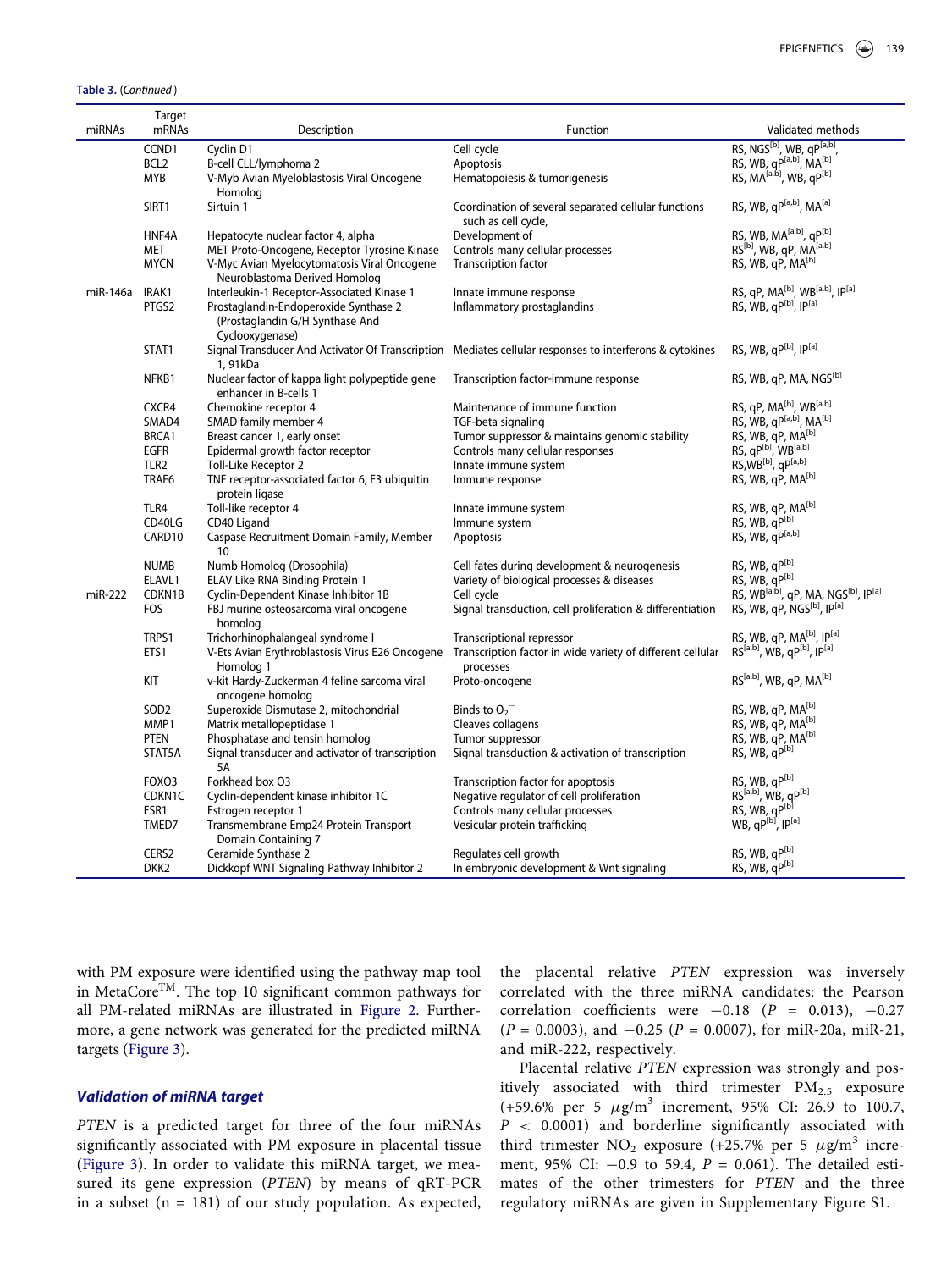<span id="page-5-0"></span>Table 4. Functional enrichment analysis for the putative target genes of deregulated miRNAs in association with air pollution exposure (miR-20a, miR-21, miR-146a, and miR-222). The top 5 enriched MetaCore<sup>™</sup> pathways, the P-value, FDR (P-value corrected for multiple testing) and the genes present in our dataset and involved in the listed pathways are provided.

| Pathways                                                               | $P$ -value | %FDR     | Genes involved                                                |
|------------------------------------------------------------------------|------------|----------|---------------------------------------------------------------|
| miR-20a targets                                                        |            |          |                                                               |
| Upregulation of MITF in melanoma                                       | 7.24E-07   | 1.00E-04 | E2F1, c-Kit, CDKN1A (p21), HIF1A                              |
| Cell cycle: Regulation of G1/S transition (part 1)                     | 9.05E-07   | 1.00E-04 | Cyclin D1, CDKN1A (p21), Cyclin D, TGF-beta receptor type II  |
| Transcription Androgen Receptor nuclear signaling                      | 1.81E-06   | 1.34E-04 | Cyclin D1, CDKN1A (p21), TGF-beta receptor type II, STAT3     |
| IL-6 signaling in multiple myeloma                                     | 3.01E-06   | 1.56E-04 | Cyclin D1, E2F1, CDKN1A (p21), STAT3                          |
| Cell cycle: Influence of Ras and Rho proteins on G1/S Transition       | 3.52E-06   | 1.56E-04 | Cyclin D1, E2F1, CDKN1A (p21), STAT3                          |
| miR-21 targets                                                         |            |          |                                                               |
| Development: Regulation of epithelial-to-mesenchymal transition (EMT)  | 9.98E-07   | 1.45E-04 | Jagged1, TGF-beta receptor type II, Tropomyosin-1, Bcl-2      |
| Apoptosis and survival: p53-dependent apoptosis                        | $6.02E-06$ | 4.36E-04 | E2F1, Apaf-1, Bcl-2                                           |
| Cell cycle:                                                            | 3.21E-04   | 9.37E-03 | CDC25A, E2F1                                                  |
| Mitogenic action of Estradiol / ESR1 (nuclear) in breast cancer        | 5.75E-04   | 9.37E-03 | CDC25A, E2F1                                                  |
| Cell cycle: Role of SCF complex in cell cycle regulation               | 6.17E-04   | 9.37E-03 | CDC25A, E2F1                                                  |
| miR-146a targets                                                       |            |          |                                                               |
| Signal transduction: NF-kB activation pathways                         | 4.91E-12   | 1.32E-09 | TLR2, TRAF6, NF-kB, NF-kB1 (p105), NF-kB1 (p50), IRAK1, TLR4  |
| Immune response: TLR2 and TLR4 signaling pathways                      | $1.11E-11$ | 1.50E-09 | TLR2, TRAF6, NF-kB, NF-kB1 (p105), IRAK1, COX-2 (PTGS2), TLR4 |
| Immune response: Bacterial infections in normal airways                | 4.20E-10   | 3.76E-08 | STAT1, TLR2, TRAF6, NF-kB, IRAK1/2, TLR4                      |
| Immune response: HSP60 and HSP70/ TLR signaling pathway                | 7.71E-10   | 5.18E-08 | TLR2, TRAF6, NF-kB, NF-kB1 (p105), IRAK1/2, TLR4              |
| Immune response: Role of PKR in stress-induced antiviral cell response | 8.17E-08   | 4.40E-06 | STAT1, TLR2, TRAF6, NF-kB, TLR4                               |
| miR-222 targets                                                        |            |          |                                                               |
| Development: c-Kit ligand signaling pathway during hemopoiesis         | 2.96E-06   | 6.13E-04 | FOXO3A, c-Kit, CDKN1B (p27KIP1), STAT5                        |
| Immune response: MIF-mediated glucocorticoid regulation                | 6.45E-06   | 6.68E-04 | ETS1, c-Fos, MMP-1                                            |
| Cell cycle: ESR1 regulation of G1/S transition                         | 2.26E-05   | 1.20E-03 | CDKN1B (p27KIP1), c-Fos, ESR1 (nuclear)                       |
| Immune response: Oncostatin M signaling via MAPK in human cells        | 3.20E-05   | 1.20E-03 | c-Fos, MMP-13, MMP-1                                          |
| Immune response: IL-7 signaling in T lymphocytes                       | 3.47E-05   | 1.20E-03 | FOXO3A, STAT5A, STAT5                                         |

# **Discussion**

<span id="page-5-3"></span><span id="page-5-2"></span>Epigenetic modifications by miRNAs may provide a plausible link between in utero exposure to particulate air pollution and alterations in gene expression that might lead to disease phenotypes related to fetal programming [\[16\]](#page-10-12). The placenta plays a crucial role in transfer of nutrients and oxygen from the mother to the fetus. Therefore, perturbations in the maternal environment can be transmitted to the fetus by changes in placental functions. Since particulate matter exposure has been shown to affect miRNA expression both in animal [[43](#page-11-2)] and human studies [[44](#page-11-3)], it is perceivable that miRNAs could be involved in regulating the in utero response to PM exposure as well. Therefore, we studied the expression of six candidate miRNAs involved in many biological processes (cell proliferation, cell cycle, apoptosis, inflammation, angiogenesis) related to air pollution or environmental stressors exposure [[25](#page-10-17)[,29](#page-10-21)[,31\]](#page-10-23). We

<span id="page-5-1"></span>

Figure 2. Common putative pathways regulated by identified targets of the significant miRNAs. The top 10 shared pathways for targets of miR-20a, miR-21, miR-146a, and miR-222 are ranked based on their minimum P-value, provided by MetaCore™. Pathways regulated by miR-20a are indicated with orange bars, miR-21 with blue bars, miR-146a with red bars, and miR-222 with green bars. Size of the bars is indicative of the P-value for that respective miRNA.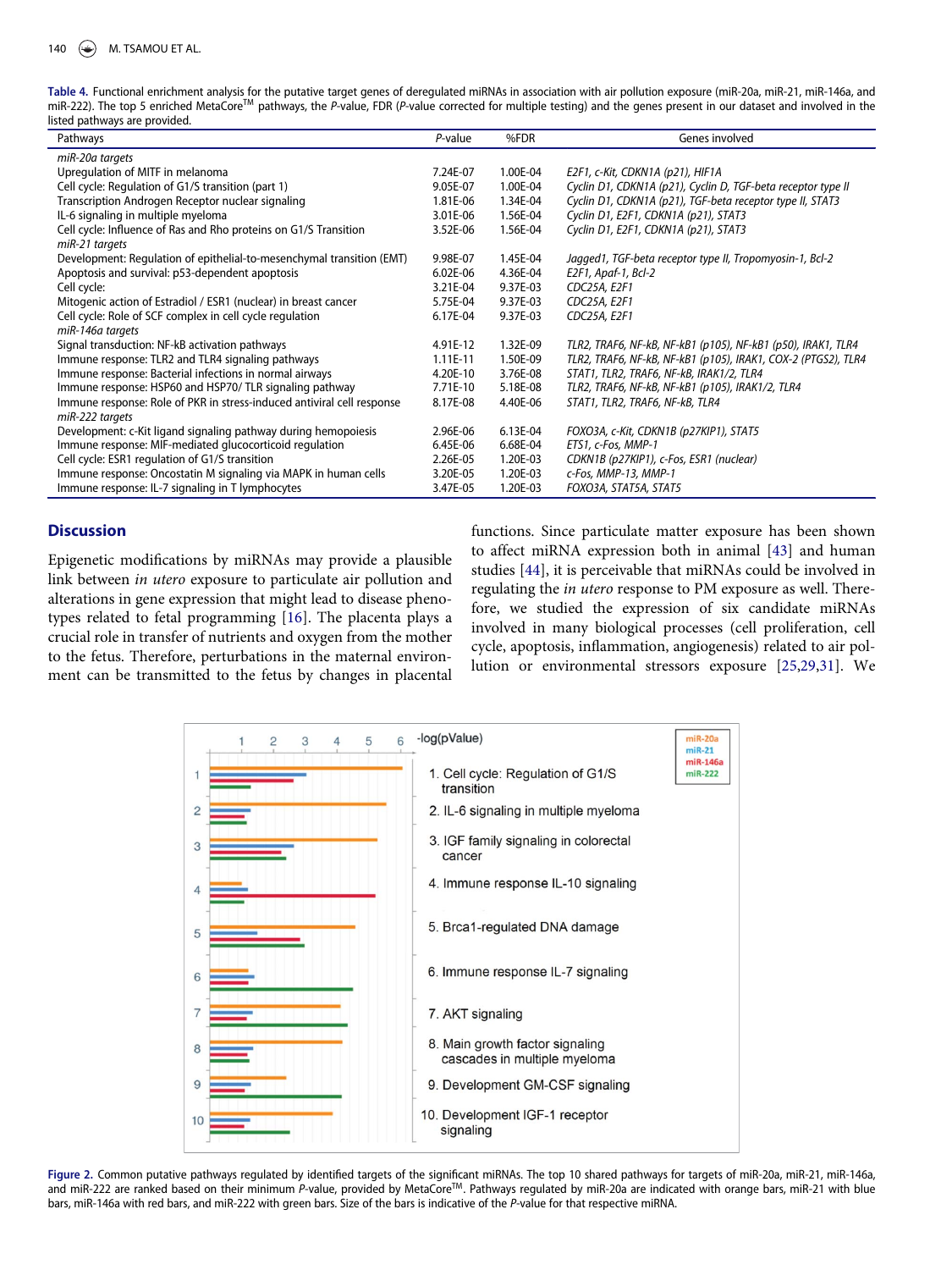<span id="page-6-0"></span>

Figure 3. Gene network among the putative miRNA targets. A gene network (MetaCore™) was generated for the potential connections of at least two miRNA-targets. The orange rounded rectangle corresponds to miR-20a, blue to miR-21, red to miR-146a, and green to miR-222 targets. The green arrows show activation, the red arrows indicate inhibition, and the grey arrows are unspecified connections. Details for the genes shown in the figure: AML1 (RUNX1): Runt-related transcription factor 1; APP: Amyloid beta (A4) precursor protein; ASK1 (MAP3K5): Mitogen-Activated Protein Kinase Kinase Kinase 5; BTG2: BTG family, member 2; CCND: Cyclin D; CDC25: Cell Division Cycle 25; CDKN1A (p21): Cyclin-Dependent Kinase Inhibitor 1A; CDKN1B (p21KIP1): Cyclin-dependent kinase inhibitor 1A/B; ELAVL1: ELAV Like RNA Binding Protein 1; ESR: Estrogen receptor; FOXO3A Forkhead box O 3A; GPCRs (CXCR4): Chemokine receptor 4 (G Protein-Coupled Receptors); IRAK1/2: Interleukin-1 Receptor-Associated Kinase 1/2; c-KIT: v-kit Hardy-Zuckerman 4 feline sarcoma viral oncogene homolog; NFKB: Nuclear factor of kappa light polypeptide gene enhancer in B-cells; PTEN: Phosphatase and tensin homolog; SMAD4: SMAD family member 4; STAT1/5: Signal Transducer And Activator Of Transcription 1/5; TGFBR2: Transforming growth factor, beta receptor II; TPM1: Tropomyosin; TRAF6: TNF receptor-associated factor 6.

found that the placental expression of several candidate miR-NAs involved in important biological processes was inversely associated with in utero particulate air pollution exposure, mainly during the second trimester of pregnancy. These molecular epidemiological observations might have important health consequences as downregulation of miR-16 and miR-21 has been shown to be significantly associated with fetal growth restriction [[37](#page-11-4)], a condition which may result in many complications including preeclampsia [\[45\]](#page-11-5).

<span id="page-6-3"></span><span id="page-6-2"></span><span id="page-6-1"></span>Our inverse association between second trimester PM exposure and placental miR-miR-146a expression at birth is consistent with observations in a recent study [\[46](#page-11-6)] in which miR-146a expression at birth, among other miRNAs, was found to be associated with placental lead levels. Our observations on PMinduced placental miRNA changes in newborns are parallel to observations in placentas of mothers who smoked during pregnancy. Significant lower miRNAs expression of miR-16, miR-21, and miR-146a, were identified in placentas from smoking mothers [\[29](#page-10-21)]. However, in our study population, smoking had no significant effect on studied miRNA expression (data not shown).

<span id="page-6-5"></span><span id="page-6-4"></span>Similarly, investigators of the Normative Aging Study showed in 77-year-old men downregulation of blood leukocyte

miRNAs expression in miR-21, miR-146a, and miR-222 in association with 7-day average PM and black carbon exposure [\[24\]](#page-10-16). However, Bollati et al. [[25](#page-10-17)] observed significantly higher expression of miR-21 and miR-222 pre- and post-exposure in peripheral blood leukocytes from 63 steel factory workers. The differences between the direction of the effect in which PM exposure on the studied miRNAs between our observations in newborns and the Normative Ageing Study [[24](#page-10-16)] might be attributed to the different tissue, duration, magnitude, and/or composition of the PM exposure.

Our study investigated the association between placental expression of miRNA at birth in associations with exposure to ambient particulate air pollution for different time windows of gestation. The sensitivity of the epigenetic system to environmental factors occurs primarily during the period of developmental plasticity, as this is the time point when epigenetic marks undergo critical modifications [\[47\]](#page-11-7). Previously, we reported that exposure to particulate air pollution from fertilization up to and including embryo implantation was associated with lower global DNA methylation levels in placental tissue at birth [\[48\]](#page-11-8). In the current study, we observed significant associations between lower miRNA expression and PM exposure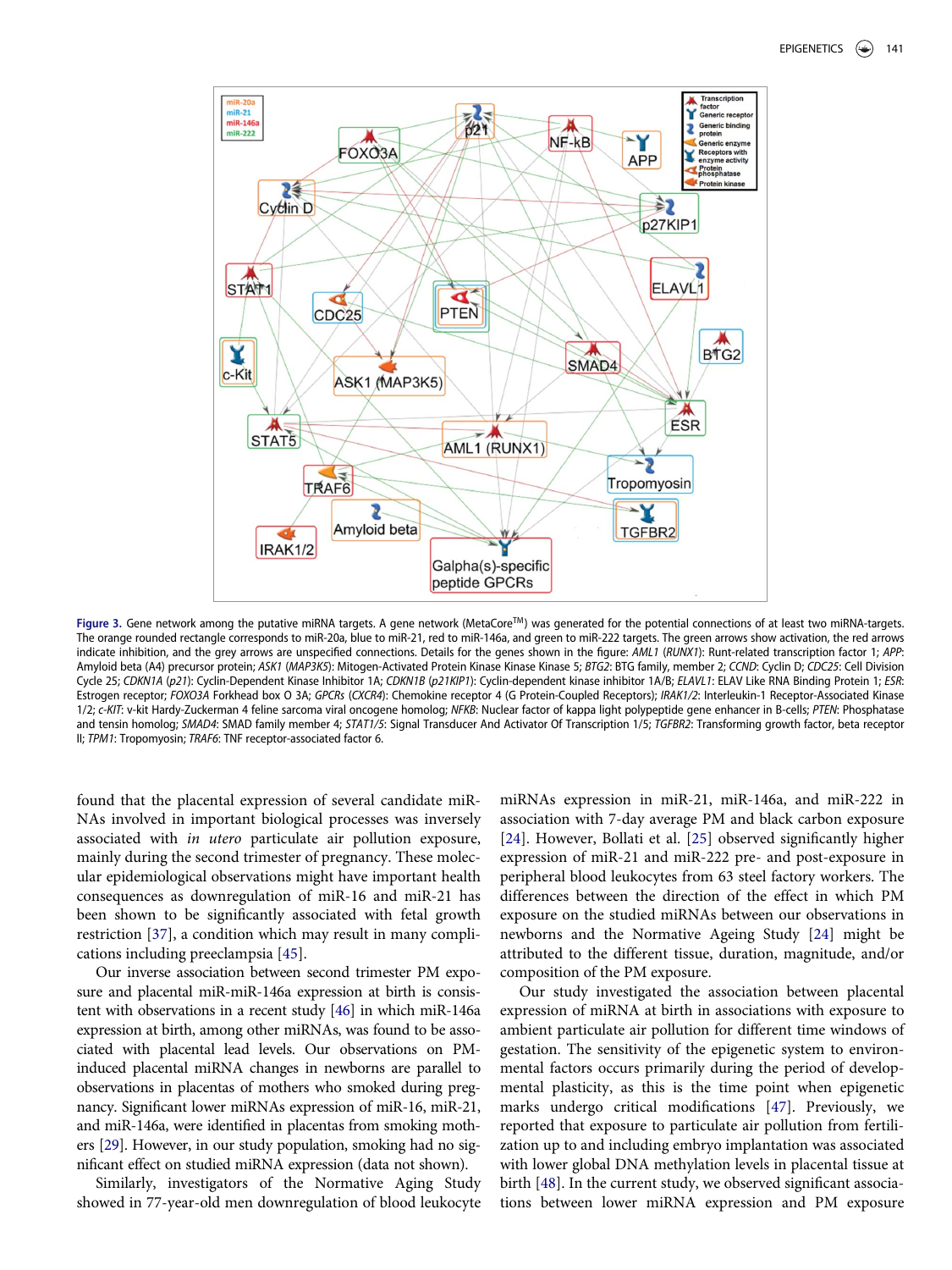<span id="page-7-8"></span>during the second trimester of pregnancy, which indicates that this is a critical time window for PM-related epigenetic changes at the level of miRNA. For "miR-20a and -21", we found significant higher placental expression at birth in association with prenatal particulate matter exposure during the 1st trimester, in contrast to an inverse association with PM exposure during the second trimester. It is not uncommon that expression changes are specific to the time window of exposure; for example, miR-9 expression decreased upon ethanol exposure in early development stages in mice and fish [\[49,](#page-11-9)[50](#page-11-10)], whereas it increased at later developmental stages in mice and in adult rats [\[51,](#page-11-11)[52\]](#page-11-12). It is conceivable that a similar mechanism of action could regulate the response to air pollution exposure for the different trimesters of pregnancy, as each developmental time window has its own hallmark physiological events, regulated by different molecular processes [\[53\]](#page-11-13).

<span id="page-7-12"></span><span id="page-7-11"></span><span id="page-7-10"></span><span id="page-7-9"></span><span id="page-7-4"></span><span id="page-7-3"></span><span id="page-7-2"></span><span id="page-7-1"></span><span id="page-7-0"></span>Recently, miRNA expression has been also shown to be regulated by telomerase reverse transcriptase (TERT) at early stages of miRNA biogenesis. Particularly, suppression of TERT decreased the levels of miRNA expression in human cells, including miR-20a, miR-21, and miR-222 [[54](#page-11-14)]. TERT and telomerase RNA component (TERC) are essential elements of telomerase, a ribonucleoprotein complex responsible for the telomere elongation [\[55](#page-11-15)]. Previously, higher maternal residential traffic exposure has been associated with shorter placental telomere length at birth [[56](#page-11-16)], which may be linked to decreased telomerase activity. Hence, our observed placental miRNA alterations could be also mediated by decreased levels of telomerase activity caused by maternal PM exposure during pregnancy.

<span id="page-7-13"></span><span id="page-7-5"></span>To further understand the biological function of these miR-NAs, we identified their putative targets and performed overrepresentation enrichment analysis on the experimentally validated targets of significantly associated miRNAs with PM exposure. Targets of miR-20a were found to potentially regulate pathways involved mainly in cell cycle [CCND1, CDKN1A(p21), TGFBR2, STAT3] and cancer [E2F1, KIT, CDKN1A(p21), HIF1A]. For miR-21, its putative targets regulated pathways in cancer (PTEN, APAF1), cell cycle (E2F1, CDC25A), and apoptosis (APAF1, BCL2, E2F1). For miR-146a, immune-related pathways (TLR2, TRAF6, NFKB1, IRAK1, TLR4) were predominantly regulated. Lastly, for miR-222, pathways involved in immune responses (ETS1, FOS, MMP1, FOXO3A, STAT5) and hematopoiesis [FOXO3A, KIT, CDKN1B (p27), STAT5] were identified. In addition, cell cycle-related pathway was found to be the most significant among the shared regulated pathways by the putative targets of the significant miRNAs (miR-20a, -21, -146a, and -222) associated with air pollution.

<span id="page-7-14"></span><span id="page-7-7"></span><span id="page-7-6"></span>A common putative target of the miR-20a, miR-21, and miR-222 ([Figure 3](#page-6-0)), PTEN, is involved in many key cellular processes by negatively regulating PI3K/AKT pathway involving cell survival, cell cycle, angiogenesis, and metabolism [\[57\]](#page-11-17). Interestingly, in a validation experiment, we demonstrated that PTEN expression inversely correlated with miR-20a, miR-21, and miR-222 expression in placental tissue. These findings confirm the miRNA-PTEN co-expression in placental tissue, which is an important criterion for the validation of miRNA targets [\[58\]](#page-11-18). The inverse association observed between air pollution exposure and miRNA

expression was accompanied by a positive association between air pollution exposure and PTEN expression, as expected. During normal pregnancy, placental PTEN expression decreases with the development of the placenta and as pregnancy progresses [[59](#page-11-19)]. Maccani et al. have reported that downregulation of miR-21 through induction of PTEN in placenta could lead to reduced invasion of maternal decidua, migration and growth of placental cells [\[37](#page-11-4)].

Aberrant expression of immune-related target genes, such as TLR4, has been associated with inflammation-induced preterm delivery  $[60]$ , and the activation of NF- $\kappa$ B with increased oxidative stress resulting in pregnancy complications, e.g., preeclampsia [[61](#page-11-21)]. Low expression of angiogenesis-related genes  $(MMP2, VEGF, TGF-B)$  and high expression of apoptosisrelated genes (caspases) have been associated with recurrent pregnancy loss [[62](#page-11-22)]. Placental vascular development is a crucial process for fetal development ensuring an optimal blood flow between fetus and mother, and an increased uterine vascular resistance and reduced blood flow have been associated with pregnancy complications and fetal growth retardation [[63](#page-11-23)].

In addition, under normal conditions in early pregnancy, genes regulating cell cycle, differentiation, metabolic process, and angiogenesis are overexpressed, whereas genes involving in metabolic process, stress response, signaling and ion transport are upregulated in late pregnancy [\[64\]](#page-11-24). However, in our study, we only measured the miRNA expression at birth; thereby, the regulation of miRNA targets across the different time windows of pregnancy cannot be assessed.

A limitation of this study is that placental tissue is composed of a complex population of cells (syncytiotrophoblasts/cytotrophoblasts, mesenchymal cells, Hofbauer cells, and fibroblasts). To minimize the impact of regional differences we combined 4 fetal samples taken at four standardized sites across the middle region of the placenta (approximately 4 cm away from the umbilical cord) to extract miRNAs. Regardless of this, the placenta might be used as a proxy for epigenetic changes in the fetus, as it is derived from the outer layer of the blastocyst. The organ has a great plasticity to a range of intrauterine conditions and exposures. We cannot answer whether epigenetic alterations in placental tissue affect the fetus in a direct manner or indirectly by adaptations in its function. Secondly, although our results were robust and independent of other studied factors, we cannot eliminate the possibility of residual confounding by some unknown factor that is associated with both miRNA expression and ambient air pollution. Season and apparent temperature were taken into account as epigenetic adaptive changes to season have been reported [[65\]](#page-11-25). Our study was not designed to evaluate temporal changes of miRNA expression during pregnancy and may be hampered by the fact that assays of term placentas may not reflect in vivo miRNA expression patterns occurring earlier at critical points of development.

In conclusion, we observed significant associations between PM exposure and miRNA (miR-20a, miR-21, miR-146a, and miR-222) and mRNA (PTEN) expression. The second trimester was identified as the most significantly affected time window for the analyzed miRNAs. The potential regulation of immune-, cell cycle-, and angiogenesis-related pathways could underlie the observed miRNA expression changes due to early life exposure to particulate matter.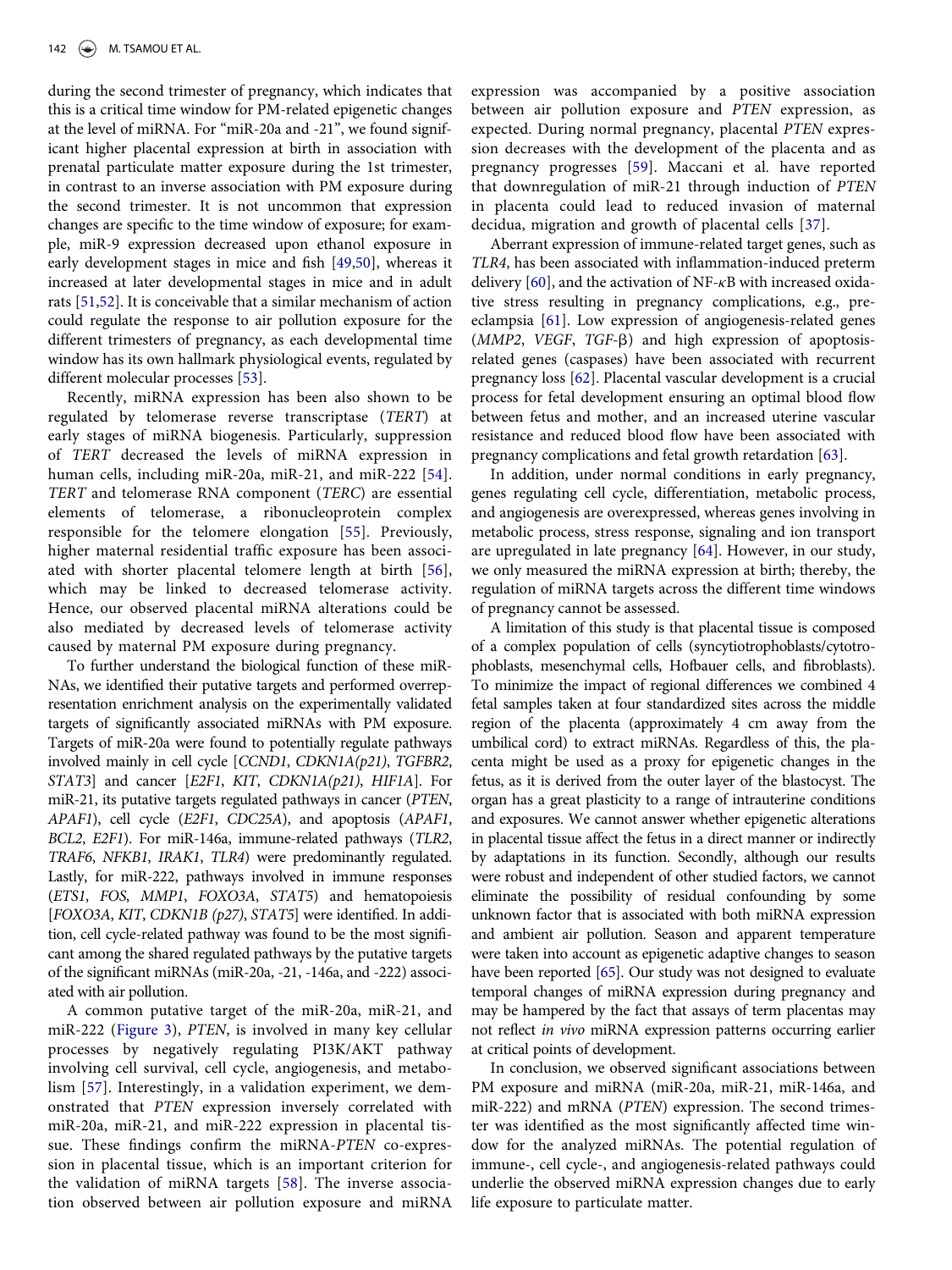# Materials and methods

## Study population

<span id="page-8-3"></span>The protocols of the ENVIRONAGE (ENVIRonmental influence ON AGEing) birth cohort are approved by the Ethics Committees of the University of Hasselt and the South-East-Limburg hospital (ZOL). Participating mothers provided written informed consent when they arrived at the hospital for delivery, and completed study questionnaires in the postnatal ward after delivery to provide detailed information on maternal age, pre-gestational BMI, maternal education, occupation, smoking status, alcohol consumption, place of residence, use of medication, parity, and newborn's ethnicity. Past-smokers were defined as those who had quit smoking before pregnancy. Smokers continued smoking during pregnancy. Ethnicity was classified based on the native country of the newborn's grandparents as European-Caucasian (when two or more grandparents were European) or non-European (when at least three grandparents were of non-European origin). We asked women whether they occasionally consumed alcohol during pregnancy. Maternal education was coded as low (no diploma or primary school), middle (high school), or high (college or university degree).

Placental tissue was collected and deep-frozen within 10 minutes after delivery. Four biopsies at the fetal side of placental villous tissue, shielded by the chorio-amniotic membrane, were obtained, preserved in RNA later overnight at 4°C, and then stored at -20°C. The biopsies were taken at four standardized locations across the middle point of placenta, at approximately 4 cm distance from the umbilical cord.

Our study population  $(n = 210)$  within ENVIRONAGE cohort was recruited from September 2011 to January 2014. In 210 placentas, miR-16, miR-20a, miR-21, miR-34a, miR-146a, and miR-222, were measured. To validate the miRNAs putative regulatory role on placental PTEN, we performed a validation study. The transcript of the placental PTEN gene, which is regulated by miR-20a, miR-21, and miR-222, was measured in 181 (86.2%) of the newborns. To clarify the generalizability of the study, we have compared the characteristics of these 210 mother-newborn pairs with the data of the birth register of Flanders (Northern part of Belgium). This register comprises all births from Flanders (n = 648,711) from 1999–2009 [[66](#page-11-26)]. The main characteristics including maternal age, maternal education, parity, ethnicity, and birth weight are in line with the birth register of all births between 1999–2009 in the Northern part of Belgium and therefore our sample of mother-newborn pairs can be considered to be representative for the population in Flanders (Supplementary Table S1).

# <span id="page-8-0"></span>Air pollution exposure

<span id="page-8-2"></span><span id="page-8-1"></span>Air pollution exposure was assessed as described previously [\[67\]](#page-11-27). In brief, we interpolated the regional background level of PM<sub>2.5</sub> for each mother's residential address using a spatial temporal interpolation method (Kriging) that employs pollution data collected in the official fixed site monitoring network and land cover data retrieved from satellite images (Corine land cover data set) in combination with a dispersion model. The utilized dispersion model was described previously [\[68,](#page-11-28)[69](#page-11-29)]. This model chain provides daily  $PM_{2.5}$  values using data from the Belgian telemetric air quality network, combined with information from point sources and line sources which are interpolated to a high resolution receptor grid. In the Flemish region of Belgium, more than 80% of the temporal and spatial variability  $(R^2)$  could be explained by the interpolation tool [\[70\]](#page-11-30). To explore potentially critical exposures during pregnancy, individual mean  $PM_{2.5}$  concentrations  $(\mu g/m^3)$  were calculated for various periods, for which the date of conception was estimated based on ultrasound data: each of the three trimesters of pregnancy, with trimesters being defined as: 1–13 weeks (1st trimester), 14–26 weeks (2nd trimester), and 27 weeks to delivery (3rd trimester). Additionally, nitrogen dioxide  $(NO<sub>2</sub>)$  exposure was interpolated using the same methods as  $PM<sub>2.5</sub>$  exposure. We have complete residential information during and before pregnancy. For those that moved during pregnancy ( $n = 20, 9.5\%$ ), we calculated exposure windows accounting for the address changes during this period.

#### RNA isolation and DNase treatment

Total RNA and miRNA were isolated from pooled biopsies using the miRNeasy mini kit (Qiagen, KJ Venlo, the Netherlands) according to the manufacturer's protocol. Quality control of the extracted total RNA and miRNA was assessed by spectrophotometry (Nanodrop ND-1000; Isogen Life Science, De Meern, the Netherlands). Sample purity was assessed by calculating the  $A_{260/280}$  and  $A_{260/230}$  ratios. The average ( $\pm$ SD) yield of total RNA per placenta biopsy was 4.4 ( $\pm$ 1.2)  $\mu$ g with average  $A_{260/280}$  ratio of 1.96 ( $\pm$ 0.03) and average  $A_{260/230}$  ratio of 1.85 ( $\pm$ 0.18). DNase treatment was performed on extracted RNA samples according to the manufacturer's instructions (Turbo DNA-free kit, Ambion, Life Technologies, Diegem, Belgium). Extracted RNA was stored at  $-80$  °C until further use. In a pilot experiment, the variability within the four individual biopsies was assessed in a subset of ten placental tissues. The average  $C_q$  values of miRNAs (miR-21, miR-222, and RNU6) within the four biopsies of each placenta varied between 2–9% (CV). To reduce interplacental differences, we used pooled samples from 4 placental biopsies.

#### Reverse transcription and miRNA expression analysis

RNA was reverse transcribed using the Megaplex reverse transcription (RT) stem-loop primer pool A (Applied Biosystems, Foster City, CA), enabling miRNA specific cDNA synthesis of 380 different human miRNAs and small RNA controls, according to the manufacturer's protocol. Briefly, 375 ng total RNA was reverse transcribed as follows: 2 minutes at  $16^{\circ}$ C, 1 minute at  $42^{\circ}$ C and 1 minute at  $50^{\circ}$ C, for 40 cycles (Thermocycler PCR, Techne, Staffordshire, UK). Afterwards, cDNA was stored at  $-20^{\circ}$ C for a maximum of one week until qRT-PCR measurements were performed.

miRNA qRT-PCR analysis was performed using Taqman miRNA assays (Applied Biosystems, Foster City, CA), according to the manufacturer's protocol. All target sequences of the miRNAs and control RNA are available in Supplementary Table S2. An input of 5 ng cDNA was used for PCR reactions, which were run on a 7900HT Fast Real-Time PCR System (Applied Biosystems, Foster City, CA), as follows: a polymerase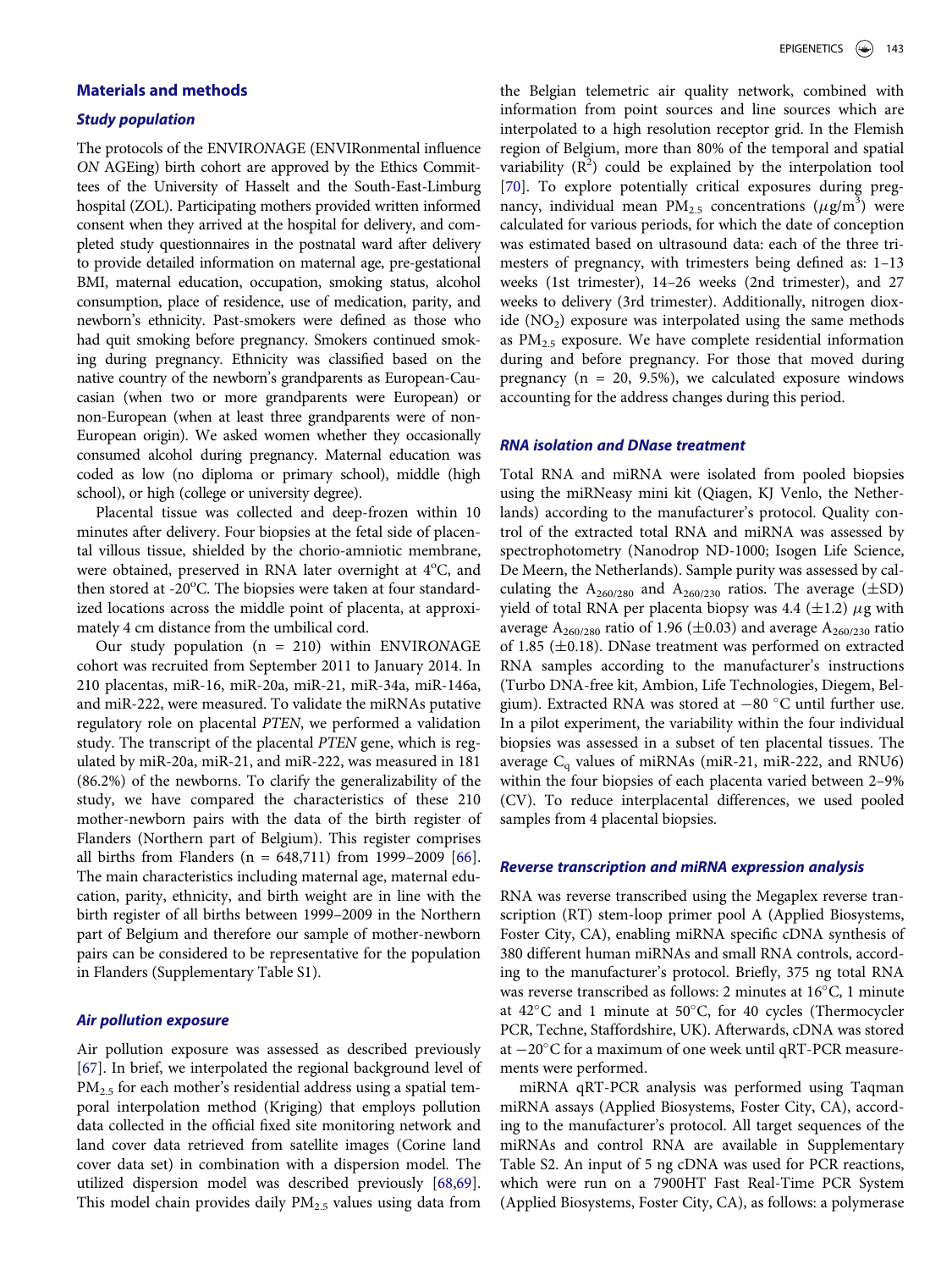activation for 2 minutes at  $50^{\circ}$ C, a denaturation step for 10 min at  $95^{\circ}$ C and an anneal/extension step (40 cycles) for 15 seconds at 95 $\degree$ C and for 1 min at 60 $\degree$ C. For normalization the endogenous control RNU6 was used. In order to minimize the technical variation between the different runs of the same miRNA assay, inter-run calibrators (IRCs) were applied. Expression of candidate miRNAs was studied and Cq values were collected with SDS 2.3 software. Amplification efficiencies were between 90–115% for all assays. The relative miRNA expression was calculated by  $2^{-\Delta\Delta Cq}$  method using qBase plus software (Biogazelle, Belgium). Data is presented as relative quantities of target miRNA normalized to endogenous control miRNA. All samples were analyzed in triplicate. Replicates were included when the  $\Delta C_{\rm q}$  was smaller than 0.5.

#### miRNA target prediction and pathway analysis

<span id="page-9-2"></span><span id="page-9-1"></span><span id="page-9-0"></span>Many in silico prediction tools have been developed to identify putative miRNA-target genes. We utilized miRTarBase [\[71\]](#page-11-31) and DIANA–TarBase [\[72\]](#page-11-32) for prediction of targets for those miRNAs that revealed significant associations with in utero air pollution exposure, namely miR-16, miR-20a, miR-21, miR-34a miR-146a, and miR-222. miRTarBase v6.0 includes many miRNA-target interactions, retrieved manually from research articles in literature related to functional studies of human miRNAs [\[71\]](#page-11-31). DIANA-TarBase v7.0 identifies miRNA-target interactions which have been highly curated from published experiments [\[73\]](#page-11-33). The available experimental evidence on prediction of miRNA targets was used as a determinant for the selection of target genes. We considered reporter assay (RS), qPCR (qP), Western blot (WB), and immunoprecipitation (IP) as strong evidenced assays, while assays included high-throughput analyses such as microarrays (MA), proteomics (Pr), and next generation sequencing (NGS) were considered as less strongly evidenced. The identified putative miRNA targets were ranked based on available strong evidenced assays and, subsequently, the top 15 targets were selected for analysis.

<span id="page-9-3"></span>MetaCoreTM (Thomson Reuters, New York, USA) was used for pathway analysis. We performed pathway analysis by overrepresentation analysis for each set  $(n = 15)$  of predicted miR-NAs target genes of miR-20a, miR-21, miR-146a, and miR-222. MiR-16 and miR-34a were excluded from pathway analysis, as we did not observe significant associations for these miRNAs with *in utero* air pollution exposure. The obtained *P*-values were corrected for multiple hypotheses testing by applying Benjamini and Hochberg's FDR [[74](#page-11-34)]. Extended lists of enriched pathway maps  $(n = 50)$  are provided in Supplementary Table S3. Additionally, we identified the shared pathways regulated by the miRNAs of interest. The list of common pathways  $(n =$ 33) regulated by these miRNAs with their P-values and FDR is given in Supplementary Table S4.

#### miRNA target validation by qRT-PCR

The validation of a common miRNA target was performed in a subset (n = 181, 86.2%). Total RNA (3  $\mu$ g) were reverse transcribed into cDNA by GoScript Reverse Transcription System (Promega, Madison, WI, USA) using Thermal cycler (TC-

5000; Techne, Burlington, NJ, USA). The synthetized cDNA was stored at  $-20^{\circ}$ C for further applications.

qRT-PCR analysis was performed using a 7900HT Fast Real-Time PCR System (Applied Biosystems, Foster City, CA), according to the manufacturer's protocol. PTEN, as target gene (primer assay: Hs.PT.58.4416071, RefSeq number: NM\_000314), and GAPDH (primer assay: Hs.PT.53a.24391631.gs, RefSeq number: NM\_001256799), IPO8 (primer assay: Hs.PT.56a.40532361, RefSeq number: NM\_001190995), UBC (primer assay: Hs. PT.39a.22214853, RefSeq number: NM\_021009), and POLR2A (primer assay: Hs.PT.56a.25515089, RefSeq number: (primer assay: *Hs.PT.56a.25515089*, RefSeq number:<br>*NM 000937*) as reference genes were measured. An input of 6ng NM\_000937), as reference genes were measured. An input of 6ng of cDNA was added to TaqMan Fast Advanced Master Mix (Life Technologies) and PrimeTimeTM assay (Integrated DNA Technologies, Coralville, IA, USA). The same cycling conditions as previously mentioned were used. Inter-run calibrators and reference genes were used for normalization. The expression of target and reference genes was measured, and the Cq values were collected using SDS 2.3 software. The raw data were processed to normalized relative gene expression by  $2^{-\Delta\Delta Cq}$  method using qBase plus software (Biogazelle, Belgium). The amplification efficiencies for all assays were within the acceptable range (90-115%) (data not shown). All samples were analyzed in triplicate and replicates were included when the  $\Delta C_q$  was smaller than 0.5.

# Statistical analysis

For database management and statistical analysis, we used SAS software (Version 9.3 SAS Institute, Cary, NC, USA). We tested the normality of the obtained relative quantities of miRNA expression. Because of non-normal distribution the relative miRNA expressions were log-transformed. Categorical data are presented as frequencies (%) or numbers and continuous data as mean  $(\pm SD)$ . We performed multiple linear regression to assess the independent associations between placental miRNA expression and in utero exposure to particulate air pollution, while adjusting for maternal age (years), pre-gestational body mass index (BMI) (kg/m<sup>2</sup>), smoking status (never-smoker, pastsmoker, or current-smoker), educational status (low, middle or high), parity (1, 2, or  $\geq$ 3), and newborn's gender, gestational age (weeks) and ethnicity, seasonality (at conception) and apparent temperature during the 3rd trimester of pregnancy divided into quartiles of the distribution. Using the same model, the association between relative miRNA expression and air pollution exposure was estimated for each trimesters of pregnancy.

Likewise, in a subsequent validation experiment, the relative placental PTEN expression was first log-transformed and then associated with air pollution using the same multiple regression model, as described in the previous paragraph. Pearson correlations between miRNAs of interest and PTEN expression were evaluated.

The effect of air pollutants on miRNA/mRNA expression is presented as percentage of change [change (%) =  $(10^{(\beta*5)} - 1)^*100$ ] with 95% confidence intervals (CI), for each  $5-\mu g/m^3$  increment in air pollution exposure at each time window.

#### Disclosure of potential conflicts of interest

No potential conflicts of interest were disclosed.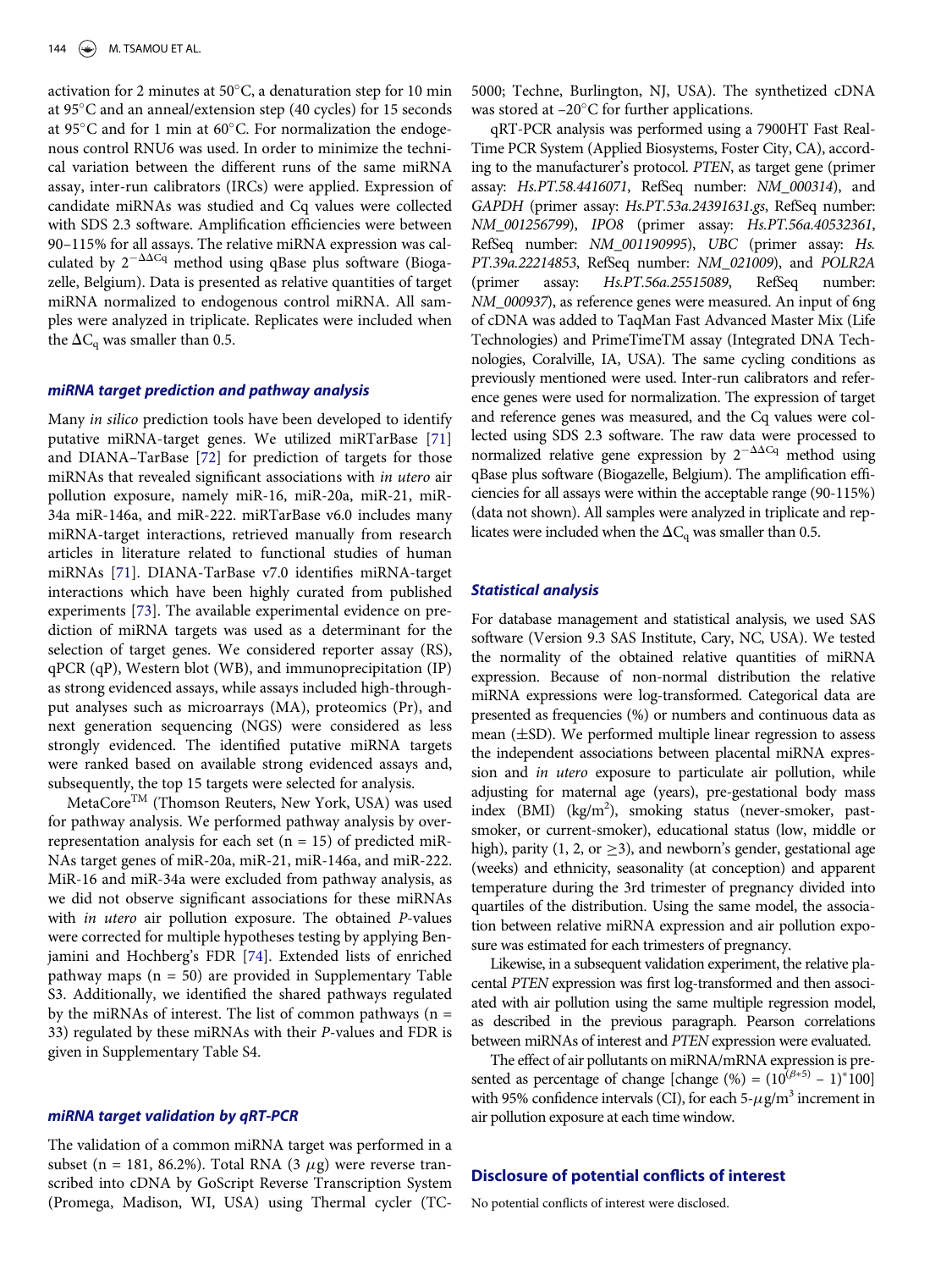# Acknowledgments

<span id="page-10-12"></span>The ENVIRONAGE birth cohort is supported by grants from the European Research Council (ERC-2012-StG 310898) and Flemish Research Council (FWO G073315N). Karen Vrijens is a postdoctoral fellow of the FWO (12D7714N).

## <span id="page-10-13"></span>Funding

This work was supported by the EC j European Research Council (ERC) [grant number ERC-2012-StG 310898]; and Research Foundation Flanders (FWO) [grant number 12D7714N].

## <span id="page-10-0"></span>**References**

- [1] Pope CA, Dockery DW. Health effects of fine particulate air pollution: Lines that connect. J Air Waste Manage Assoc. [2006;](#page-0-3)56:709– 742. doi[:10.1080/10473289.2006.10464485.](https://doi.org/10.1080/10473289.2006.10464485) PMID:[16805397](https://www.ncbi.nlm.nih.gov/pubmed/16805397)
- <span id="page-10-14"></span><span id="page-10-1"></span>[2] Yang W, Omaye ST. Air pollutants, oxidative stress and human health. Mutat Res. [2009;](#page-0-4)674:45–54. doi[:10.1016/j.mrgentox.2008.](https://doi.org/10.1016/j.mrgentox.2008.<?re3j?>10.005) [10.005.](https://doi.org/10.1016/j.mrgentox.2008.<?re3j?>10.005) PMID:[19013537](https://www.ncbi.nlm.nih.gov/pubmed/19013537)
- <span id="page-10-15"></span><span id="page-10-2"></span>[3] Ghio AJ, Kim C, Devlin RB. Concentrated ambient air particles induce mild pulmonary inflammation in healthy human volunteers. Am J Respir Crit Care Med. [2000;](#page-0-4)162:981–988. doi[:10.1164/](https://doi.org/10.1164/ajrccm.162.3.9911115) [ajrccm.162.3.9911115](https://doi.org/10.1164/ajrccm.162.3.9911115). PMID[:10988117](https://www.ncbi.nlm.nih.gov/pubmed/10988117)
- <span id="page-10-16"></span><span id="page-10-3"></span>[4] Ghio AJ, Huang Y-CT. Exposure to concentrated ambient particles (CAPs): A review. Inhal Toxicol. [2004;](#page-0-5)16:53–59. doi[:10.1080/](https://doi.org/10.1080/08958370490258390) [08958370490258390](https://doi.org/10.1080/08958370490258390). PMID[:14744665](https://www.ncbi.nlm.nih.gov/pubmed/14744665)
- <span id="page-10-25"></span><span id="page-10-17"></span>[5] Brook RD, Rajagopalan S, Pope CA, et al. Particulate matter air pollution and cardiovascular disease: an update to the scientific statement from the American heart association. Circulation. [2010;](#page-1-1)121:2331– 2378. doi[:10.1161/CIR.0b013e3181dbece1.](https://doi.org/10.1161/CIR.0b013e3181dbece1) PMID[:20458016](https://www.ncbi.nlm.nih.gov/pubmed/20458016)
- <span id="page-10-18"></span>[6] Malmström K, Pelkonen AS, Malmberg LP, et al. Lung function, airway remodelling and inflammation in symptomatic infants: outcome at 3 years. Thorax. 2011;66:157–162. doi:[10.1136/thx.2010.139246](https://doi.org/10.1136/thx.2010.139246). PMID:[21199817](https://www.ncbi.nlm.nih.gov/pubmed/21199817)
- <span id="page-10-20"></span><span id="page-10-19"></span>[7] Blomberg A, Krishna MT, Bocchino V, et al. The inflammatory effects of 2 ppm NO2 on the airways of healthy subjects. Am J Respir Crit Care Med. 1997;156:418–424. doi[:10.1164/ajrccm.156.2.9612042](https://doi.org/10.1164/ajrccm.156.2.9612042). PMID[:9279218](https://www.ncbi.nlm.nih.gov/pubmed/9279218)
- <span id="page-10-4"></span>[8] Barker DJP. Developmental origins of adult health and disease. J Epidemiol Commun Health. [2004](#page-0-6);58:114–115. doi[:10.1136/jech.58.2.114](https://doi.org/10.1136/jech.58.2.114). PMID:[14729887](https://www.ncbi.nlm.nih.gov/pubmed/14729887)
- <span id="page-10-21"></span><span id="page-10-5"></span>[9] Alastalo H, von Bonsdorff MB, Räikkönen K, et al. Early life stress and physical and psychosocial functioning in late adulthood. PLoS ONE. [2013](#page-0-6);8:e69011. doi[:10.1371/journal.pone.0069011](https://doi.org/10.1371/journal.pone.0069011). PMID:[23861956](https://www.ncbi.nlm.nih.gov/pubmed/23861956)
- <span id="page-10-22"></span><span id="page-10-6"></span>[10] Pedersen M, Giorgis-Allemand L, Bernard C, et al. Ambient air pollution and low birthweight: a European cohort study (ESCAPE). Lancet Resp Med. [2013;](#page-0-7)1:695–704. doi:[10.1016/S2213-2600\(13\)](https://doi.org/10.1016/S2213-2600(13)70192-9) [70192-9.](https://doi.org/10.1016/S2213-2600(13)70192-9) PMID:[24429273](https://www.ncbi.nlm.nih.gov/pubmed/24429273)
- <span id="page-10-23"></span><span id="page-10-7"></span>[11] Rappazzo KM, Daniels DL, Messer LC, et al. Exposure to fine particulate matter during pregnancy and risk of preterm birth among women in New Jersey, Ohio, and Pennsylvania, 2000–2005. Environ Health Perspect. [2014](#page-0-8);122:992–997. doi:[10.1289/ehp.1307456](https://doi.org/10.1289/ehp.1307456). PMID[:24879653](https://www.ncbi.nlm.nih.gov/pubmed/24879653)
- <span id="page-10-24"></span><span id="page-10-8"></span>[12] van den Hooven EH, Pierik FH, de Kluizenaar Y, et al. Air pollution exposure and markers of placental growth and function: The generation R study. Environ Health Perspect. [2012](#page-1-1);120:1753–1759. PMID:[22922820](https://www.ncbi.nlm.nih.gov/pubmed/22922820)
- <span id="page-10-9"></span>[13] Veras MM, Damaceno-Rodrigues NR, Caldini EG, et al. Particulate Urban air pollution affects the functional morphology of mouse placenta. Bio Reprod. [2008](#page-1-2);79:578–584. doi:[10.1095/biolreprod.108.069591](https://doi.org/10.1095/biolreprod.108.069591). PMID[:18509159](https://www.ncbi.nlm.nih.gov/pubmed/18509159)
- <span id="page-10-10"></span>[14] Saenen ND, Plusquin M, Bijnens E, et al. In Utero fine particle air pollution and placental expression of genes in the brain-derived Neurotrophic factor signaling pathway: An ENVIRONAGE birth cohort study. Environ Health Perspect. [2015](#page-1-3). doi:[10.1289/ehp.1408549](https://doi.org/10.1289/ehp.1408549). PMID[:25816123](https://www.ncbi.nlm.nih.gov/pubmed/25816123)
- <span id="page-10-11"></span>[15] de Melo JO, Soto SF, Katayama IA, et al. Inhalation of fine particulate matter during pregnancy increased IL-4 cytokine levels in the fetal

portion of the placenta. Toxicol Lett. [2015;](#page-1-3)232:475–480. doi[:10.1016/](https://doi.org/10.1016/j.toxlet.2014.12.001) [j.toxlet.2014.12.001](https://doi.org/10.1016/j.toxlet.2014.12.001). PMID[:25481569](https://www.ncbi.nlm.nih.gov/pubmed/25481569)

- [16] Jansson T, Powell T. Role of the placenta in fetal programming: underlying mechanisms and potential interventional approaches. Clin Sci. [2007;](#page-1-4)113:1–13. doi:[10.1042/CS20060339.](https://doi.org/10.1042/CS20060339) PMID:[17536998](https://www.ncbi.nlm.nih.gov/pubmed/17536998).
- [17] Etheridge A, Lee I, Hood L, et al. Extracellular microRNA: A new source of biomarkers. Mutat Res. [2011](#page-1-5);717:85–90. doi[:10.1016/j.](https://doi.org/10.1016/j.mrfmmm.2011.03.004) [mrfmmm.2011.03.004.](https://doi.org/10.1016/j.mrfmmm.2011.03.004)
- [18] Ambros V. The functions of animal microRNAs. Nature. 2004;431:350–355. doi:[10.1038/nature02871.](https://doi.org/10.1038/nature02871) PMID:[15372042](https://www.ncbi.nlm.nih.gov/pubmed/15372042)
- [19] Bartel DP. MicroRNAs: Genomics, biogenesis, mechanism, and function. Cell. 2004;116:281–297. doi:[10.1016/S0092-8674\(04\)00045-5](https://doi.org/10.1016/S0092-8674(04)00045-5). PMID:[14744438](https://www.ncbi.nlm.nih.gov/pubmed/14744438)
- [20] Wang Y, Lee CGL. MicroRNA and cancer focus on apoptosis. J Cell Mol Med. 2009;13:12–23. doi:[10.1111/j.1582-4934.2008.00510.x](https://doi.org/10.1111/j.1582-4934.2008.00510.x). PMID:[19175697](https://www.ncbi.nlm.nih.gov/pubmed/19175697)
- [21] Lu M, Zhang Q, Deng M, et al. An analysis of human MicroRNA and disease associations. PLoS ONE. 2008;3:e3420. doi[:10.1371/journal.](https://doi.org/10.1371/journal.pone.0003420) [pone.0003420](https://doi.org/10.1371/journal.pone.0003420). PMID[:18923704](https://www.ncbi.nlm.nih.gov/pubmed/18923704)
- [22] Felekkis K, Touvana E, Stefanou C, et al. microRNAs: a newly described class of encoded molecules that play a role in health and disease. Hippokratia. [2010](#page-1-6);14:236–240. PMID:[21311629](https://www.ncbi.nlm.nih.gov/pubmed/21311629)
- [23] Wilczynska A, Bushell M. The complexity of miRNA-mediated repression. Cell Death Differ. [2015;](#page-1-7)22:22–33. doi[:10.1038/](https://doi.org/10.1038/cdd.2014.112) [cdd.2014.112.](https://doi.org/10.1038/cdd.2014.112) PMID:[25190144](https://www.ncbi.nlm.nih.gov/pubmed/25190144)
- [24] Fossati S, Baccarelli A, Zanobetti A, et al. Ambient particulate air pollution and microRNAs in elderly men. Epidemiology. [2014](#page-1-8);25:68–78. doi:[10.1097/EDE.0000000000000026.](https://doi.org/10.1097/EDE.0000000000000026) PMID[:24257509](https://www.ncbi.nlm.nih.gov/pubmed/24257509)
- [25] Bollati V, Marinelli B, Apostoli P, et al. Exposure to metal-rich particulate matter modifies the expression of candidate Micrornas in peripheral blood leukocytes. Environ Health Perspect. [2010;](#page-1-9)118:763– 768. doi[:10.1289/ehp.0901300.](https://doi.org/10.1289/ehp.0901300) PMID:[20061215](https://www.ncbi.nlm.nih.gov/pubmed/20061215)
- [26] Fry RC, Rager JE, Bauer R, et al. Air toxics and epigenetic effects: ozone altered microRNAs in the sputum of human subjects. Am J Physiol Lung Cell Mol Physiol [2014](#page-1-10);306:L1129–L1137. doi[:10.1152/](https://doi.org/10.1152/ajplung.00348.2013) [ajplung.00348.2013.](https://doi.org/10.1152/ajplung.00348.2013) PMID:[24771714](https://www.ncbi.nlm.nih.gov/pubmed/24771714)
- [27] Avissar-Whiting M, Veiga K, Uhl K, et al. Bisphenol a exposure leads to specific MicroRNA alterations in placental cells. Reprod Toxicol. [2010](#page-1-11);29:401–406. doi[:10.1016/j.reprotox.2010.04.004.](https://doi.org/10.1016/j.reprotox.2010.04.004) PMID[:20417706](https://www.ncbi.nlm.nih.gov/pubmed/20417706)
- [28] Herberth G, Bauer M, Gasch M, et al. Maternal and cord blood miR-223 expression associates with prenatal tobacco smoke exposure and low regulatory T-cell numbers. J Allergy Clinical Immunol. [2014;](#page-1-11)133:543–550.e4. doi[:10.1016/j.jaci.2013.06.036.](https://doi.org/10.1016/j.jaci.2013.06.036) PMID:[23978443](https://www.ncbi.nlm.nih.gov/pubmed/23978443)
- [29] Maccani MA, Avissar-Whiting M, Banister CE, et al. Maternal cigarette smoking during pregnancy is associated with downregulation of miR-16, miR-21, and miR-146a in the placenta. Epigenetics. [2010;](#page-1-12)5:583–589. doi:[10.4161/epi.5.7.12762.](https://doi.org/10.4161/epi.5.7.12762) PMID:[20647767](https://www.ncbi.nlm.nih.gov/pubmed/20647767)
- [30] Rudov A, Balduini W, Carloni S, et al. Involvement of miRNAs in placental alterations mediated by oxidative stress. Oxid Med Cell Longev. [2014](#page-1-13);2014:7. doi:[10.1155/2014/103068.](https://doi.org/10.1155/2014/103068)
- [31] Vrijens K, Bollati V, Nawrot TS. MicroRNAs as potential signatures of environmental exposure or effect: A systematic review. Environ Health Perspect. [2015](#page-1-14);123:399–411. doi:[10.1289/ehp.1408459](https://doi.org/10.1289/ehp.1408459). PMID:[25616258](https://www.ncbi.nlm.nih.gov/pubmed/25616258)
- [32] Zhou X, Ren Y, Moore L, et al. Downregulation of miR-21 inhibits EGFR pathway and suppresses the growth of human glioblastoma cells independent of PTEN status. Lab Invest. [2010;](#page-1-15)90:144–155. doi[:10.1038/labinvest.2009.126.](https://doi.org/10.1038/labinvest.2009.126) PMID[:20048743](https://www.ncbi.nlm.nih.gov/pubmed/20048743)
- [33] Cimmino A, Calin GA, Fabbri M, et al. miR-15 and miR-16 induce apoptosis by targeting BCL2. Proc Nat Acad Sci U S A. 2005;102:13944–13949. doi:[10.1073/pnas.0506654102](https://doi.org/10.1073/pnas.0506654102). PMID:[16166262](https://www.ncbi.nlm.nih.gov/pubmed/16166262)
- [34] Rivas MA, Venturutti L, Huang Y-W, et al. Downregulation of the tumor-suppressor miR-16 via progestin-mediated oncogenic signaling contributes to breast cancer development. Breast Cancer Res: BCR. 2012;14:R77–R. doi:[10.1186/bcr3187.](https://doi.org/10.1186/bcr3187) PMID:[22583478](https://www.ncbi.nlm.nih.gov/pubmed/22583478)
- [35] Yang Y, Meng H, Peng Q, et al. Downregulation of microRNA-21 expression restrains non-small cell lung cancer cell proliferation and migration through upregulation of programmed cell death 4. Cancer Gene Ther. 2015;22:23–29. doi[:10.1038/cgt.2014.66](https://doi.org/10.1038/cgt.2014.66). PMID:[25477028](https://www.ncbi.nlm.nih.gov/pubmed/25477028)